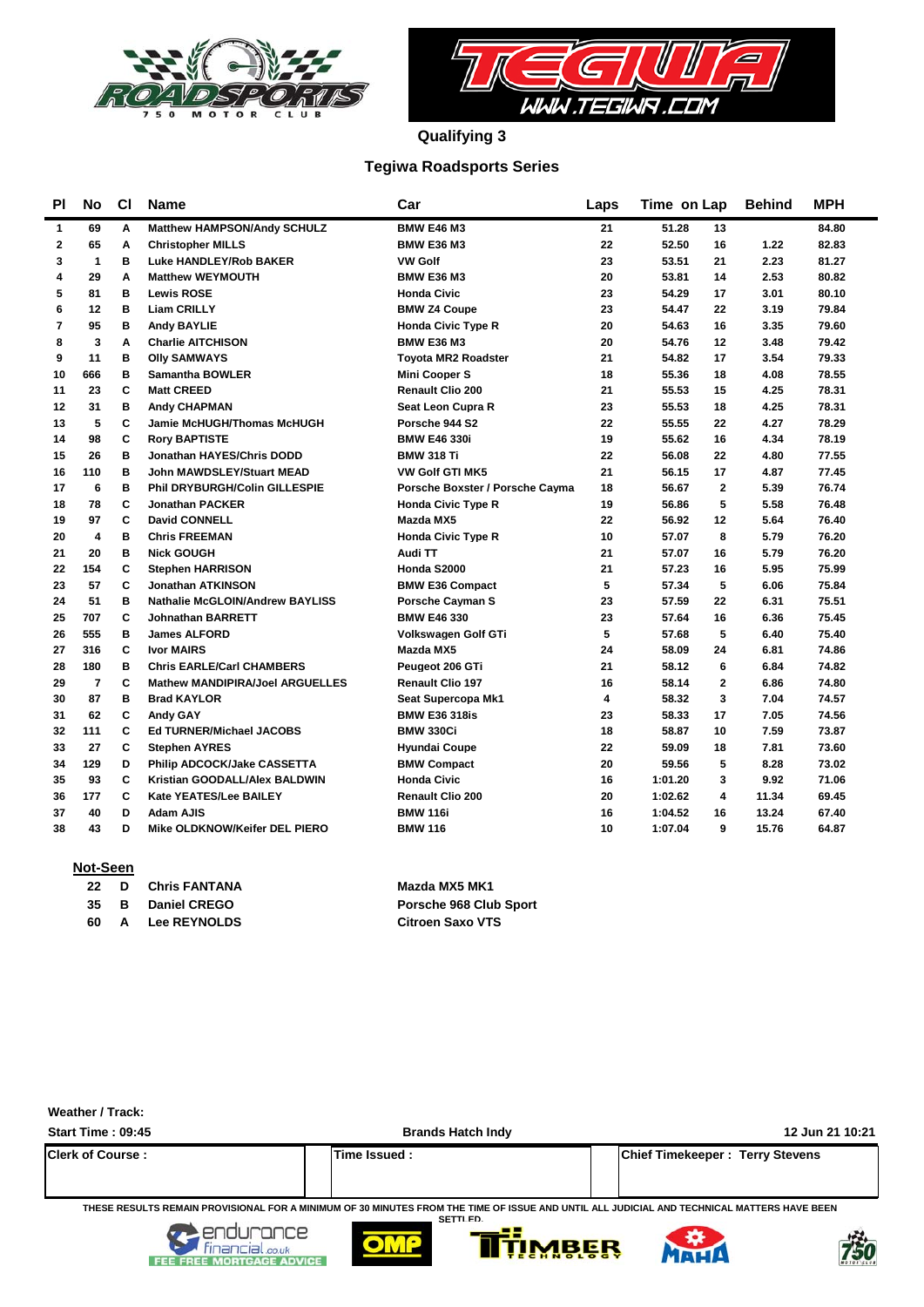## **Tegiwa Roadsports Series**

## **LAP TIMES - Qualifying 3**

| $\mathbf 1$    |                     | <b>Luke HANDLEY</b>             |                         |                         |                         |                |                            |                |                            |                                  |                 |  |  |  |
|----------------|---------------------|---------------------------------|-------------------------|-------------------------|-------------------------|----------------|----------------------------|----------------|----------------------------|----------------------------------|-----------------|--|--|--|
|                | Lap                 | $\sim$ 1                        | 2 <sup>1</sup>          | $\overline{\mathbf{3}}$ | $\overline{4}$          | 5 <sup>5</sup> | 6                          | $\mathbf{7}$   | 8                          | 9                                | $-10$           |  |  |  |
|                | 1                   | 1:01.76                         | 56.49                   | 55.70                   | 1:06.53                 | 54.51          | 1:03.57                    | 1:05.66        | 3:50.72                    | 1:32.22                          | 57.34           |  |  |  |
|                | 11                  | 55.88                           | 54.69                   | 59.75                   | 54.37                   | 55.34          | 1:05.22                    | 54.01          | 57.34                      | 54.51                            | 53.86           |  |  |  |
|                | 21                  | 53.51                           | 59.09                   | 53.89                   |                         |                |                            |                |                            |                                  |                 |  |  |  |
| 3              |                     | <b>Charlie AITCHISON</b>        |                         |                         |                         |                |                            |                |                            |                                  |                 |  |  |  |
|                | Lap                 | $\sim$ 1                        | $\overline{\mathbf{2}}$ | 3 <sup>1</sup>          | $\overline{\mathbf{4}}$ | 5 <sup>5</sup> | 6                          | $\overline{7}$ | 8                          | $9^{\circ}$                      | $-10$           |  |  |  |
|                | $1 \quad$           | 1:06.55                         | 59.06                   | 1:00.47                 | 56.56                   | 58.48          | 1:00.56                    | 1:19.17        | 1:51.77                    | 1:34.55                          | 58.84           |  |  |  |
|                | 11                  | 55.96                           | 54.76                   | 55.12                   | 55.77                   | 55.66          | 56.11                      | 55.71          | 4:44.81                    | 59.30                            | 57.74           |  |  |  |
| 4              |                     | <b>Chris FREEMAN</b>            |                         |                         |                         |                |                            |                |                            |                                  |                 |  |  |  |
|                | Lap                 | $\sim$ 1                        | $\overline{2}$          | 3 <sup>7</sup>          | $\overline{\mathbf{4}}$ | 5 <sup>5</sup> | 6                          | $\overline{7}$ | 8                          | $\overline{9}$                   | $-10$           |  |  |  |
|                | $1 \quad$           | 1:08.04                         | 1:02.19                 | 59.77                   | 5:57.37                 | 1:21.96        | 4:42.64                    | 1:01.55        | 57.07                      | 1:50.22                          | 1:02.22         |  |  |  |
| $5\phantom{1}$ | <b>Jamie McHUGH</b> |                                 |                         |                         |                         |                |                            |                |                            |                                  |                 |  |  |  |
|                | Lap                 | $\mathbf{1}$                    | $\overline{2}$          | $\overline{\mathbf{3}}$ | $\overline{4}$          | 5 <sup>5</sup> | 6                          | $\mathbf{7}$   | 8                          | 9                                | $-10$           |  |  |  |
|                | $1 \quad$           | 1:08.04                         | 1:00.14                 | 59.19                   | 58.73                   | 57.65          | 1:00.98                    | 3:55.79        | 1:35.46                    | 58.79                            | 57.49           |  |  |  |
|                | 11                  | 56.22                           | 55.81                   | 57.01                   | 56.94                   | 55.64          | 56.95                      | 57.44          | 56.84                      | 55.96                            | 56.51           |  |  |  |
|                | 21                  | 55.71                           | 55.55                   |                         |                         |                |                            |                |                            |                                  |                 |  |  |  |
| $6\phantom{1}$ |                     | <b>Phil DRYBURGH</b>            |                         |                         |                         |                |                            |                |                            |                                  |                 |  |  |  |
|                | Lap                 | $\sim$ 1                        | $\overline{2}$          | $\mathbf{3}$            | $\overline{\mathbf{4}}$ | 5 <sup>5</sup> | 6                          | $\overline{7}$ | 8                          | $9^{\circ}$                      | $-10$           |  |  |  |
|                | $1 \quad$           | 1:05.09                         | 56.67                   | 57.21                   | 58.58                   | 1:26.32        | 1:42.93                    | 59.04          | 59.30                      | 58.25                            | 57.25           |  |  |  |
|                | 11                  | 57.61                           | 58.97                   | 57.77                   | 57.09                   | 58.54          | 57.35                      | 57.18          | 57.10                      |                                  |                 |  |  |  |
| $\overline{7}$ |                     | <b>Mathew MANDIPIRA</b>         |                         |                         |                         |                |                            |                |                            |                                  |                 |  |  |  |
|                | Lap                 | $\overline{1}$ $\overline{2}$   |                         | $\overline{\mathbf{3}}$ | $\overline{4}$          | 5 <sup>5</sup> | 6                          | $\mathbf{7}$   | 8                          | 9                                | 10 <sup>°</sup> |  |  |  |
|                | $1 \quad$           | 1:07.61                         | 58.14                   | 4:55.69                 | 1:35.09                 | 1:24.77        | 1:04.11                    | 58.96          | 58.52                      | 59.02                            | 1:01.94         |  |  |  |
|                | 11                  | 1:05.32                         | 1:19.51                 | 59.85                   | 1:04.75                 | 1:00.58        | 58.73                      |                |                            |                                  |                 |  |  |  |
| 11             | <b>Olly SAMWAYS</b> |                                 |                         |                         |                         |                |                            |                |                            |                                  |                 |  |  |  |
|                |                     | Lap 1 2                         |                         | 3 <sup>7</sup>          | $\overline{\mathbf{4}}$ | 5 <sub>5</sub> | $6^{\circ}$                | $\mathbf{7}$   | 8                          | 9                                | 10 <sub>1</sub> |  |  |  |
|                |                     | 1   1:06.67   1:01.75   1:00.61 |                         |                         | 58.49                   | 56.93          |                            |                |                            | 56.47  1:01.12  1:02.90  1:33.96 | 1:34.15         |  |  |  |
|                | 11                  | 57.38                           | 56.62                   | 56.52                   | 55.33                   | 56.79          | 56.74                      | 54.82          | 54.91                      | 55.19                            | 4:12.18         |  |  |  |
|                | 21                  | 1:03.57                         |                         |                         |                         |                |                            |                |                            |                                  |                 |  |  |  |
| 12             |                     | <b>Liam CRILLY</b>              |                         |                         |                         |                |                            |                |                            |                                  |                 |  |  |  |
|                | Lap                 | $\sim$ 1                        | $2^{\circ}$             | $\overline{\mathbf{3}}$ | $\overline{\mathbf{4}}$ | 5 <sup>5</sup> | $\overline{\phantom{0}}$ 6 | $\mathbf{7}$   | 8                          | $9^{\circ}$                      | 10              |  |  |  |
|                | 1                   | 1:03.04                         | 1:04.68                 | 56.51                   | 57.13                   | 55.41          | 55.46                      | 1:05.61        | 1:11.60                    | 1:49.36                          | 1:33.76         |  |  |  |
|                | 11                  | 2:02.08                         | 1:02.05                 | 54.54                   | 56.36                   | 1:02.03        | 54.66                      | 57.75          | 55.95                      | 54.87                            | 54.56           |  |  |  |
|                | 21                  | 54.81                           | 54.47                   | 56.05                   |                         |                |                            |                |                            |                                  |                 |  |  |  |
| 20             |                     | <b>Nick GOUGH</b>               |                         |                         |                         |                |                            |                |                            |                                  |                 |  |  |  |
|                | Lap                 | $\sim$ 1                        | $\overline{\mathbf{2}}$ | $\overline{\mathbf{3}}$ | $\overline{\mathbf{4}}$ | 5 <sub>5</sub> | $\overline{\phantom{0}}$ 6 | $\overline{7}$ | $\overline{\phantom{a}}$ 8 | $\overline{\phantom{a}}$         | 10              |  |  |  |
|                | 1                   | 1:07.68                         | 1:03.42                 | 1:01.92                 | 1:00.38                 | 59.80          | 1:03.72                    | 4:06.85        | 1:35.21                    | 59.62                            | 58.11           |  |  |  |
|                | 11                  | 59.37                           | 1:02.36                 | 1:02.48                 | 57.66                   | 1:01.39        | 57.07                      | 57.22          | 57.43                      | 57.89                            | 58.33           |  |  |  |
|                | 21                  | 57.44                           |                         |                         |                         |                |                            |                |                            |                                  |                 |  |  |  |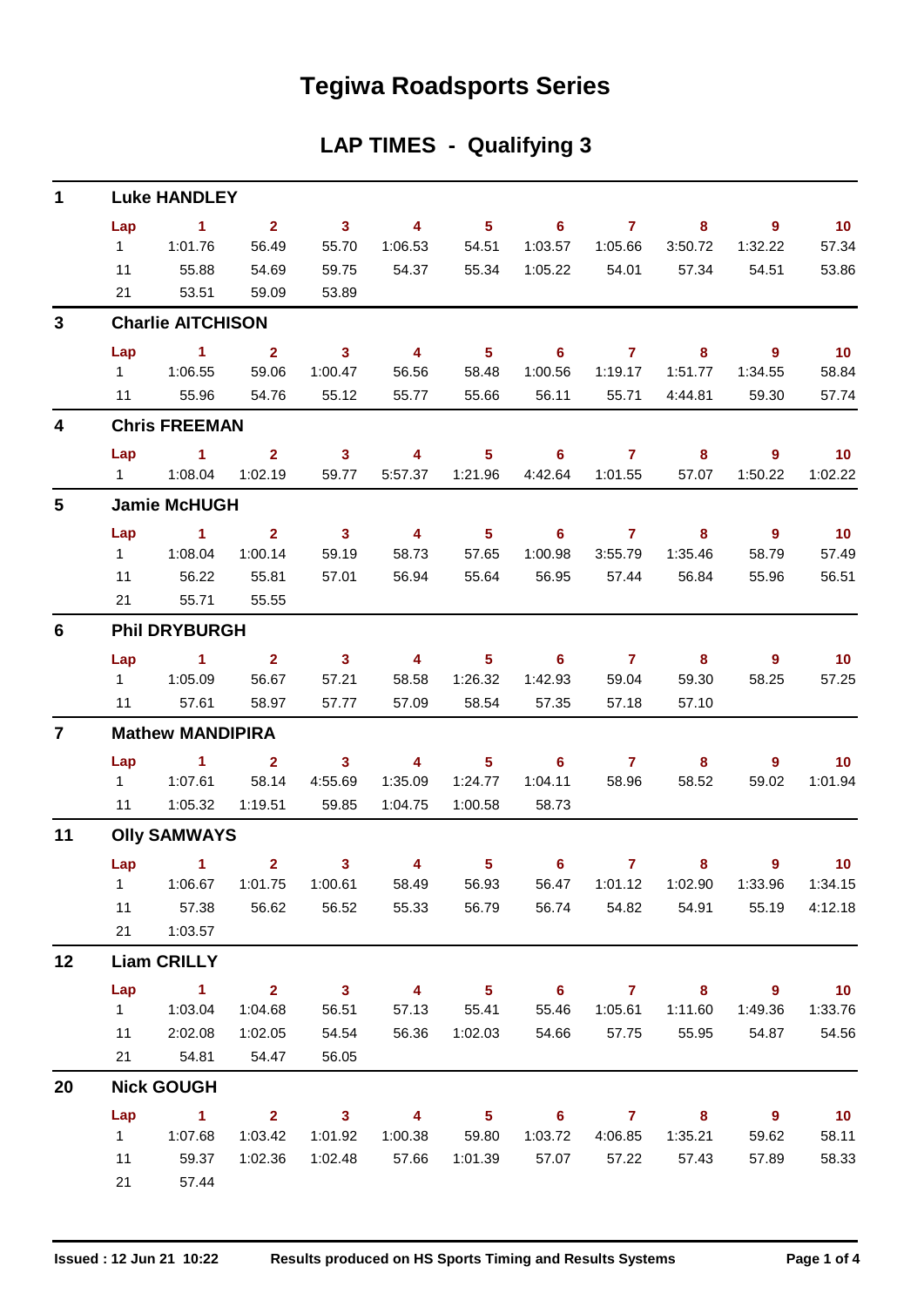| 23 |                     | <b>Matt CREED</b>                                                                           |                               |                |                         |                                     |                            |                |                  |                            |                   |  |  |  |
|----|---------------------|---------------------------------------------------------------------------------------------|-------------------------------|----------------|-------------------------|-------------------------------------|----------------------------|----------------|------------------|----------------------------|-------------------|--|--|--|
|    | Lap                 | $\blacktriangleleft$                                                                        | 2 <sup>1</sup>                | $\mathbf{3}$   | $\overline{4}$          | 5 <sup>5</sup>                      | $\overline{\phantom{0}}$ 6 | $\mathbf{7}$   | 8                | 9                          | 10                |  |  |  |
|    | 1                   | 1:05.88                                                                                     | 58.75                         | 58.04          | 59.43                   | 56.79                               | 56.06                      | 1:00.52        | 3:53.15          | 1:38.29                    | 58.15             |  |  |  |
|    | 11                  | 58.09                                                                                       | 55.90                         | 1:03.36        | 1:00.75                 | 55.53                               | 55.97                      | 55.92          | 55.58            | 58.80                      | 58.75             |  |  |  |
|    | 21                  | 57.46                                                                                       |                               |                |                         |                                     |                            |                |                  |                            |                   |  |  |  |
| 26 |                     | <b>Jonathan HAYES</b>                                                                       |                               |                |                         |                                     |                            |                |                  |                            |                   |  |  |  |
|    | Lap                 | $\sim$ 1                                                                                    | $\overline{2}$                | $\mathbf{3}$   | $\overline{4}$          | 5 <sup>5</sup>                      | 6 <sup>6</sup>             | $\overline{7}$ | 8                | $\overline{9}$             | 10                |  |  |  |
|    | 1                   | 1:06.77                                                                                     | 59.61                         | 57.28          | 56.70                   | 56.66                               | 59.09                      | 59.25          | 3:31.31          | 1:38.57                    | 1:03.77           |  |  |  |
|    | 11                  | 1:00.12                                                                                     | 59.60                         | 59.10          | 59.87                   | 58.32                               | 59.28                      | 56.31          | 57.80            | 56.72                      | 59.31             |  |  |  |
|    | 21                  | 59.82                                                                                       | 56.08                         |                |                         |                                     |                            |                |                  |                            |                   |  |  |  |
| 27 |                     | <b>Stephen AYRES</b>                                                                        |                               |                |                         |                                     |                            |                |                  |                            |                   |  |  |  |
|    | Lap                 | $\blacktriangleleft$                                                                        | 2 <sup>1</sup>                | $\mathbf{3}$   | $\overline{\mathbf{4}}$ | $5\phantom{.0}$                     | 6                          | 7              | 8                | 9                          | 10                |  |  |  |
|    | $1 \quad$           | 1:06.75                                                                                     | 1:01.05                       | 1:00.88        | 1:00.08                 | 59.74                               | 1:02.26                    | 2:27.93        | 1:26.03          | 1:44.68                    | 59.83             |  |  |  |
|    | 11                  | 1:05.40                                                                                     | 1:01.84                       | 59.92          | 59.47                   | 59.39                               | 1:00.28                    | 59.65          | 59.09            | 59.78                      | 1:00.29           |  |  |  |
|    | 21                  | 1:03.74                                                                                     | 59.75                         |                |                         |                                     |                            |                |                  |                            |                   |  |  |  |
| 29 |                     | <b>Matthew WEYMOUTH</b>                                                                     |                               |                |                         |                                     |                            |                |                  |                            |                   |  |  |  |
|    | Lap                 | $\sim$ 1                                                                                    | $\overline{2}$                | 3 <sup>1</sup> | $\overline{4}$          | 5 <sup>1</sup>                      | $6\phantom{1}$             | $\overline{7}$ | 8                | $\overline{9}$             | 10                |  |  |  |
|    | $1 \quad$           | 1:03.84                                                                                     | 57.20                         | 54.93          | 56.88                   | 54.27                               | 56.41                      | 2:12.48        | 2:21.79          | 1:40.50                    | 58.50             |  |  |  |
|    | 11                  | 54.27                                                                                       | 54.17                         | 54.82          | 53.81                   | 54.99                               | 54.82                      | 54.51          | 54.23            | 56.81                      | 57.65             |  |  |  |
| 31 |                     | <b>Andy CHAPMAN</b>                                                                         |                               |                |                         |                                     |                            |                |                  |                            |                   |  |  |  |
|    | Lap                 | $\sim$ $\sim$ 1                                                                             | $\overline{2}$                | $\mathbf{3}$   | 4                       | 5 <sup>5</sup>                      | $\overline{\phantom{0}}$ 6 | $\overline{7}$ | 8                | 9                          | 10                |  |  |  |
|    | $1 \quad$           | 1:05.44                                                                                     | 58.34                         | 57.18          | 57.52                   | 55.86                               | 56.10                      | 59.80          | 1:18.61          | 1:52.03                    | 1:33.03           |  |  |  |
|    | 11                  | 59.06                                                                                       | 59.24                         | 57.04          | 57.03                   | 56.49                               | 1:44.80                    | 59.43          | 55.53            | 59.61                      | 57.78             |  |  |  |
|    | 21                  | 59.86                                                                                       | 55.80                         | 55.79          |                         |                                     |                            |                |                  |                            |                   |  |  |  |
| 40 |                     | <b>Adam AJIS</b>                                                                            |                               |                |                         |                                     |                            |                |                  |                            |                   |  |  |  |
|    | Lap                 | $\blacktriangleleft$                                                                        | 2 <sup>1</sup>                | $\mathbf{3}$   | 4                       | 5                                   | 6                          | $\overline{7}$ | 8                | 9                          | 10 <sub>1</sub>   |  |  |  |
|    | $1 \quad$           | 1:18.45                                                                                     | 1:06.64                       | 1:08.08        | 1:18.86                 | 4:50.06                             | 1:16.47                    | 1:08.53        | 1:10.01          | 1:06.09                    | 1:05.72           |  |  |  |
|    | 11                  | 1:04.64                                                                                     | 1:06.66                       | 1:08.54        | 1:05.27                 | 1:05.41                             | 1:04.52                    |                |                  |                            |                   |  |  |  |
| 43 | <b>Mike OLDKNOW</b> |                                                                                             |                               |                |                         |                                     |                            |                |                  |                            |                   |  |  |  |
|    |                     | Lap 1                                                                                       |                               | $2 \t 3$       |                         | 4 5 6 7 8                           |                            |                |                  | $\overline{\phantom{a}}$ 9 | $\overline{10}$   |  |  |  |
|    |                     | 1   1:40.26   1:10.53   1:11.25   1:07.56   2:32.27   1:14.84   1:11.06   1:09.14   1:07.04 |                               |                |                         |                                     |                            |                |                  |                            | 1:08.01           |  |  |  |
| 51 |                     | <b>Nathalie McGLOIN</b>                                                                     |                               |                |                         |                                     |                            |                |                  |                            |                   |  |  |  |
|    | Lap                 | $1 \t2 \t3 \t4$                                                                             |                               |                |                         | $\sim$ 5 $\sim$                     |                            | $6$ $7$ $8$    |                  | $\overline{\phantom{a}}$ 9 | $\overline{10}$   |  |  |  |
|    |                     | 1   1:06.44   1:03.27                                                                       |                               | 2:07.90        | 1:04.00                 | 59.34                               | 59.54                      | 1:06.70        | 1:39.96          | 1:33.63                    | 1:01.05           |  |  |  |
|    |                     | 11  1:00.93                                                                                 | 1:01.84                       | 59.28          | 58.36                   |                                     | 58.73 59.48                | 1:02.89        | 1:03.37          | 1:00.21                    | 1:01.16           |  |  |  |
|    | 21                  | 57.94 57.59                                                                                 |                               | 58.90          |                         |                                     |                            |                |                  |                            |                   |  |  |  |
| 57 |                     | <b>Jonathan ATKINSON</b>                                                                    |                               |                |                         |                                     |                            |                |                  |                            |                   |  |  |  |
|    |                     | Lap 1                                                                                       | $\overline{2}$ $\overline{3}$ |                | $4 \qquad 5$            |                                     | $6^{\circ}$                |                | $7 \pm 1$<br>8   | 9                          | $\blacksquare$ 10 |  |  |  |
|    |                     | 1   1:04.73   1:01.60   58.46                                                               |                               |                | 57.53                   | 57.34                               |                            |                |                  |                            |                   |  |  |  |
| 62 |                     | <b>Andy GAY</b>                                                                             |                               |                |                         |                                     |                            |                |                  |                            |                   |  |  |  |
|    |                     | Lap 1                                                                                       |                               | $2 \t 3$       | $\overline{4}$          | $\overline{\phantom{1}}$ 5          |                            |                | $6$ $7$ $8$      | - 9                        | $\blacksquare$ 10 |  |  |  |
|    |                     |                                                                                             | 1:01.97                       | 1:01.65        | 59.66                   | 59.78                               | 1:04.02                    |                | 1:02.42  1:03.49 | 1:34.26                    | 1:34.95           |  |  |  |
|    | 11                  | 1:01.14                                                                                     | 58.53                         | 1:03.05        |                         | 1:02.32  58.61  59.48  58.33  58.34 |                            |                |                  |                            | 1:01.71 59.57     |  |  |  |
|    | 21                  | 59.26                                                                                       | 59.79                         | 1:04.03        |                         |                                     |                            |                |                  |                            |                   |  |  |  |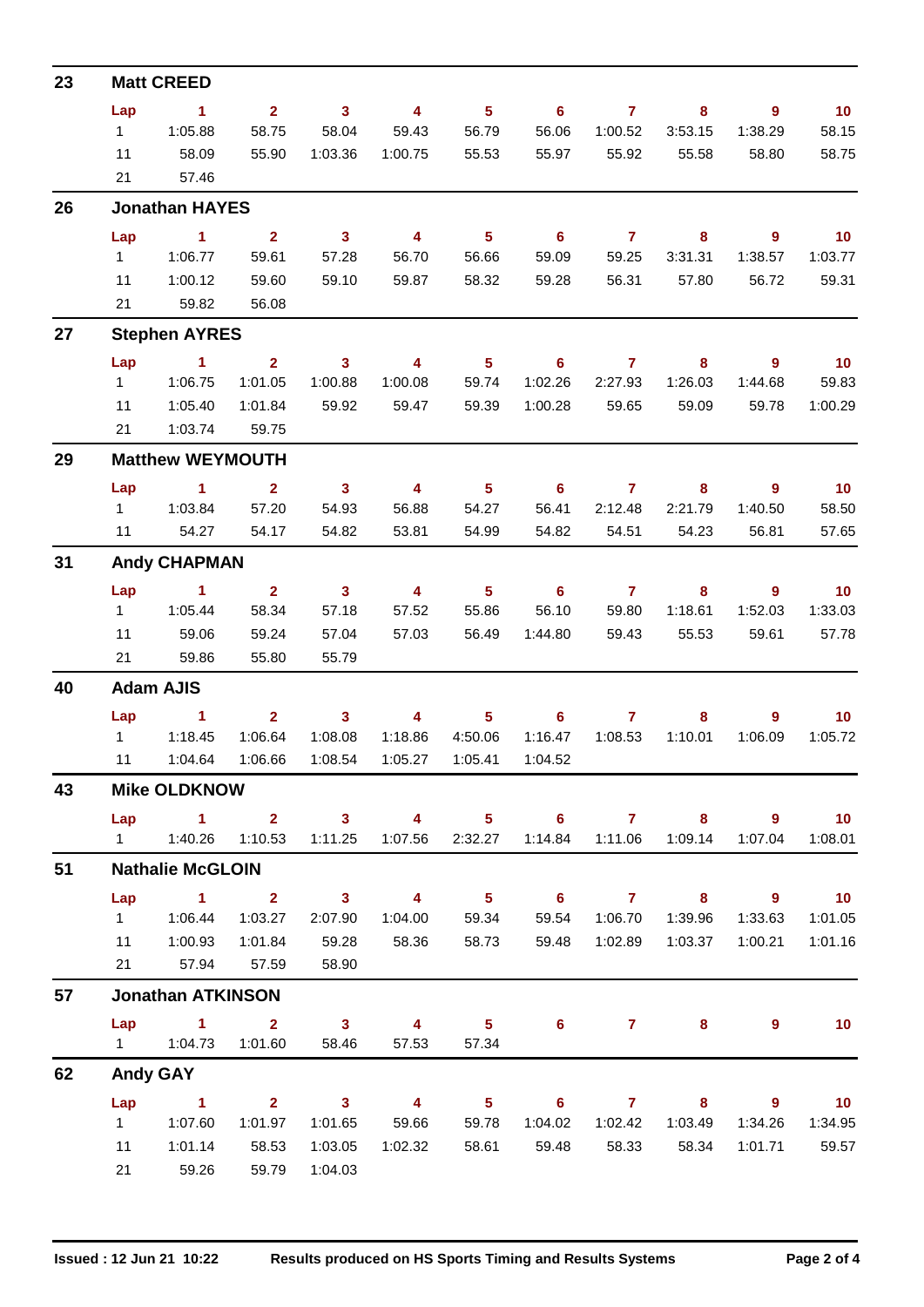| 65  |                    | <b>Christopher MILLS</b>      |                         |                            |                         |                 |                            |                |                         |                          |                 |  |  |  |
|-----|--------------------|-------------------------------|-------------------------|----------------------------|-------------------------|-----------------|----------------------------|----------------|-------------------------|--------------------------|-----------------|--|--|--|
|     | Lap                | $\sim$ 1                      | $\overline{2}$          | $\mathbf{3}$               | $\overline{4}$          | 5 <sup>5</sup>  | 6                          | $\overline{7}$ | 8                       | 9                        | 10              |  |  |  |
|     | 1                  | 1:03.89                       | 58.08                   | 55.90                      | 54.55                   | 52.87           | 2:06.56                    | 3:13.41        | 1:35.32                 | 53.83                    | 52.66           |  |  |  |
|     | 11                 | 54.21                         | 54.32                   | 54.00                      | 52.69                   | 52.74           | 52.50                      | 55.02          | 1:00.63                 | 53.55                    | 53.14           |  |  |  |
|     | 21                 | 55.01                         | 54.63                   |                            |                         |                 |                            |                |                         |                          |                 |  |  |  |
| 69  |                    | <b>Matthew HAMPSON</b>        |                         |                            |                         |                 |                            |                |                         |                          |                 |  |  |  |
|     | Lap                | $\sim$ 1                      | $\overline{2}$          | 3 <sup>1</sup>             | $\overline{4}$          | 5 <sup>5</sup>  | 6                          | $\mathbf{7}$   | 8                       | $\overline{9}$           | 10              |  |  |  |
|     | $1 \quad$          | 1:02.00                       | 56.47                   | 52.73                      | 54.30                   | 59.67           | 1:18.70                    | 1:51.69        | 1:34.88                 | 55.36                    | 51.37           |  |  |  |
|     | 11                 | 52.19                         | 52.41                   | 51.28                      | 2:50.65                 | 1:02.68         | 56.85                      | 54.32          | 54.36                   | 53.76                    | 55.57           |  |  |  |
|     | 21                 | 54.11                         |                         |                            |                         |                 |                            |                |                         |                          |                 |  |  |  |
| 78  |                    | <b>Jonathan PACKER</b>        |                         |                            |                         |                 |                            |                |                         |                          |                 |  |  |  |
|     | Lap                | 1.                            | 2 <sup>1</sup>          | $\mathbf{3}$               | $\overline{\mathbf{4}}$ | $5\phantom{.0}$ | $6\phantom{1}$             | $\mathbf{7}$   | 8                       | $\overline{9}$           | 10              |  |  |  |
|     | $1 \quad$          | 1:01.31                       | 58.36                   | 57.45                      | 57.32                   | 56.86           | 58.18                      | 5:09.38        | 58.23                   | 57.34                    | 57.34           |  |  |  |
|     | 11                 | 57.39                         | 57.97                   | 58.02                      | 1:03.17                 | 59.57           | 1:09.38                    | 1:01.73        | 1:03.77                 | 1:24.03                  |                 |  |  |  |
| 81  |                    | <b>Lewis ROSE</b>             |                         |                            |                         |                 |                            |                |                         |                          |                 |  |  |  |
|     | Lap                | $\sim$ 1                      | $\overline{2}$          | $\overline{\phantom{a}}$ 3 | $\overline{4}$          | 5 <sub>5</sub>  | $6\overline{6}$            | $\overline{7}$ | 8                       | 9                        | 10              |  |  |  |
|     | $1 -$              | 1:04.53                       | 59.34                   | 57.37                      | 57.13                   | 55.49           | 56.14                      | 1:02.61        | 1:03.47                 | 1:36.85                  | 1:32.26         |  |  |  |
|     | 11                 | 58.89                         | 55.46                   | 59.43                      | 54.97                   | 57.00           | 56.05                      | 54.29          | 56.63                   | 55.42                    | 59.73           |  |  |  |
|     | 21                 | 1:47.57                       | 1:09.07                 | 55.10                      |                         |                 |                            |                |                         |                          |                 |  |  |  |
| 87  |                    | <b>Brad KAYLOR</b>            |                         |                            |                         |                 |                            |                |                         |                          |                 |  |  |  |
|     | Lap                | $\sim$ 1                      | $\overline{2}$          | $\overline{\mathbf{3}}$    | 4                       | 5 <sup>5</sup>  | 6                          | $\mathbf{7}$   | 8                       | 9                        | 10 <sup>°</sup> |  |  |  |
|     | $1 \quad$          | 1:47.22                       | 1:33.47                 | 58.32                      | 58.46                   |                 |                            |                |                         |                          |                 |  |  |  |
| 93  |                    | <b>Kristian GOODALL</b>       |                         |                            |                         |                 |                            |                |                         |                          |                 |  |  |  |
|     | Lap                | $\sim$ 1                      | $\mathbf{2}$            | $\mathbf{3}$               | $\overline{\mathbf{4}}$ | 5               | 6                          | $\mathbf{7}$   | 8                       | 9                        | 10 <sup>°</sup> |  |  |  |
|     | $1 \quad$          | 1:08.25                       | 1:01.36                 | 1:01.20                    | 1:01.83                 | 4:35.52         | 1:18.84                    | 1:42.38        | 1:06.10                 | 1:03.97                  | 1:03.98         |  |  |  |
|     | 11                 | 1:07.25                       | 1:03.40                 | 1:02.71                    | 1:08.51                 | 1:05.83         | 1:03.71                    |                |                         |                          |                 |  |  |  |
| 95  | <b>Andy BAYLIE</b> |                               |                         |                            |                         |                 |                            |                |                         |                          |                 |  |  |  |
|     | Lap                | $\sim$ 1                      | $\overline{\mathbf{2}}$ | $\sim$ 3                   | $\overline{\mathbf{4}}$ |                 | $5 \t\t 6$                 | $\overline{7}$ | 8                       | $\overline{\phantom{a}}$ | 10 <sub>1</sub> |  |  |  |
|     | $1 \quad$          | 3:38.51                       | 1:01.05                 | 58.00                      | 1:00.17                 | 3:38.62         | 1:34.60                    | 55.57          | 57.07                   | 55.24                    | 54.66           |  |  |  |
|     | 11                 | 56.13                         | 55.63                   | 55.73                      | 56.17                   | 57.04           | 54.63                      | 54.65          | 55.37                   | 54.73                    | 55.96           |  |  |  |
| 97  |                    | <b>David CONNELL</b>          |                         |                            |                         |                 |                            |                |                         |                          |                 |  |  |  |
|     | Lap                | $\mathbf{1}$                  | $\overline{2}$          | $\overline{\mathbf{3}}$    | $\overline{\mathbf{4}}$ | 5 <sub>5</sub>  | $6^{\circ}$                | $\mathbf{7}$   | 8                       | $\overline{\phantom{a}}$ | 10 <sub>1</sub> |  |  |  |
|     | 1                  | 1:08.08                       | 1:03.58                 | 58.44                      | 58.82                   | 58.96           | 1:01.85                    | 2:49.83        | 2:34.78                 | 58.20                    | 58.42           |  |  |  |
|     | 11                 | 57.89                         | 56.92                   | 58.04                      | 57.98                   | 59.33           | 1:00.31                    | 59.38          | 1:00.27                 | 58.31                    | 57.52           |  |  |  |
|     | 21                 | 57.52                         | 59.80                   |                            |                         |                 |                            |                |                         |                          |                 |  |  |  |
| 98  |                    | <b>Rory BAPTISTE</b>          |                         |                            |                         |                 |                            |                |                         |                          |                 |  |  |  |
|     | Lap                | $\overline{1}$ $\overline{2}$ |                         | $\overline{\mathbf{3}}$    | $\overline{\mathbf{4}}$ | $5 -$           | $\overline{\phantom{a}}$ 6 | $\overline{7}$ | $\overline{\mathbf{8}}$ | $\overline{\mathbf{9}}$  | 10              |  |  |  |
|     | $1 \quad$          | 1:07.75                       | 58.74                   | 57.10                      | 57.16                   | 56.42           | 56.56                      | 1:00.19        | 1:09.99                 | 1:46.29                  | 1:34.10         |  |  |  |
|     | 11                 | 58.08                         | 56.76                   | 56.70                      | 1:47.65                 | 59.38           | 55.62                      | 56.10          | 56.00                   | 56.20                    |                 |  |  |  |
| 110 |                    | <b>John MAWDSLEY</b>          |                         |                            |                         |                 |                            |                |                         |                          |                 |  |  |  |
|     | Lap                | $\sim$ 1                      | $\overline{\mathbf{2}}$ | $\overline{\mathbf{3}}$    | 4                       | 5 <sub>5</sub>  | 6                          | $\mathbf{7}$   | $\overline{\mathbf{8}}$ | $9^{\circ}$              | 10 <sub>1</sub> |  |  |  |
|     | $1 \quad$          | 1:07.41                       | 1:02.82                 | 58.45                      | 56.60                   | 2:44.06         | 2:58.21                    | 1:37.13        | 59.48                   | 57.99                    | 57.85           |  |  |  |
|     | 11                 | 1:00.20                       | 58.79                   | 57.59                      | 57.73                   | 58.15           | 57.83                      | 56.15          | 56.21                   | 56.75                    | 56.95           |  |  |  |
|     | 21                 | 57.02                         |                         |                            |                         |                 |                            |                |                         |                          |                 |  |  |  |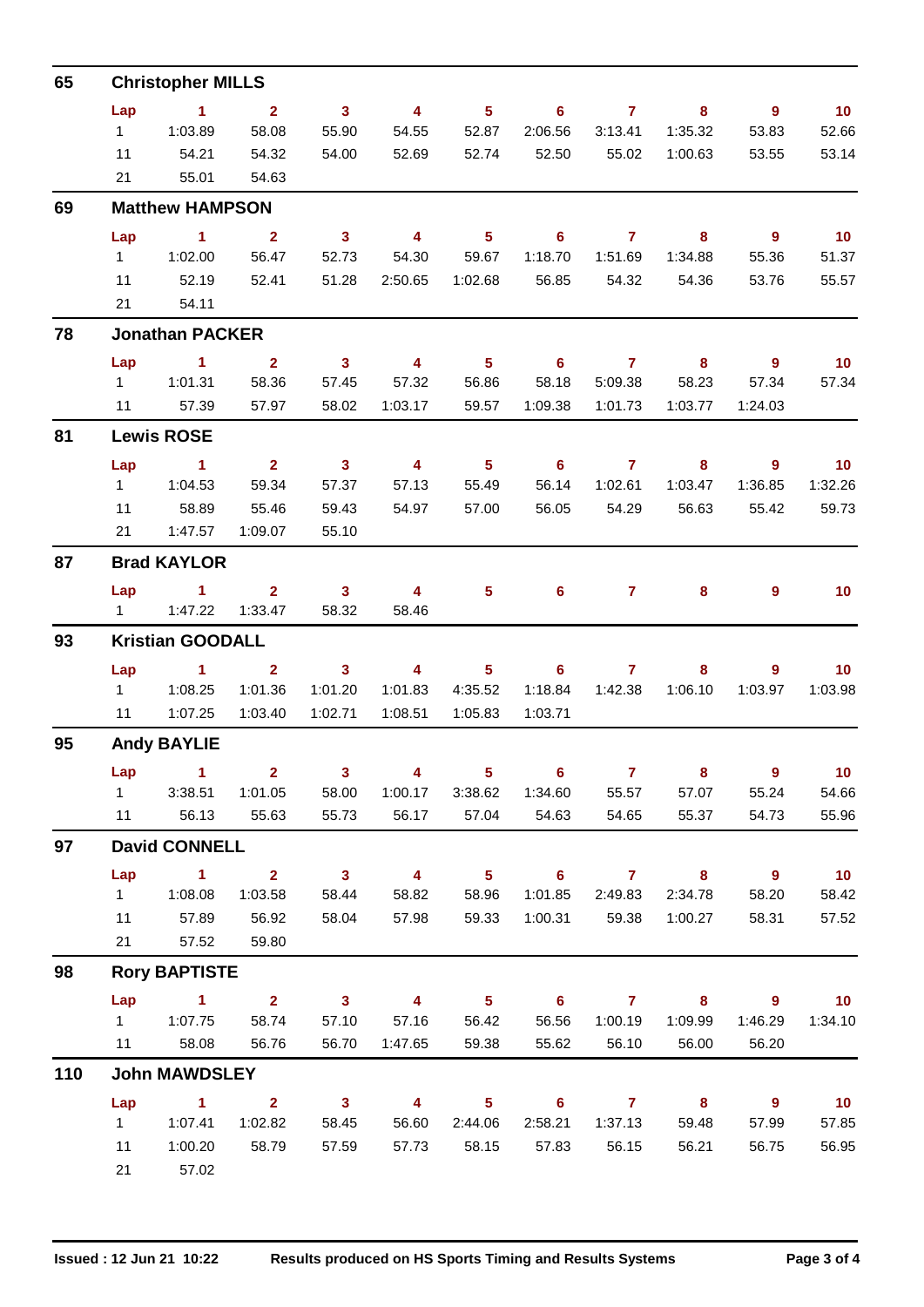| 111 |                | <b>Ed TURNER</b>         |                         |                         |                         |                            |                            |                     |                         |                            |                          |
|-----|----------------|--------------------------|-------------------------|-------------------------|-------------------------|----------------------------|----------------------------|---------------------|-------------------------|----------------------------|--------------------------|
|     | Lap            | $\sim$ 1                 | 2 <sup>7</sup>          | $\overline{\mathbf{3}}$ | $\overline{4}$          | 5 <sub>5</sub>             | $\overline{\phantom{0}}$ 6 | $\overline{7}$      | 8                       | 9                          | $\blacksquare$ 10        |
|     |                | 11114.16                 | 1:00.92                 | 1:00.99                 | 1:01.54                 | 1:01.37                    | 1:18.87                    | 1:51.44             | 1:34.64                 | 1:01.94                    | 58.87                    |
|     | 11             | 1:00.72                  | 4:15.32                 | 1:04.04                 | 1:02.31                 | 59.96                      | 1:00.30                    | 59.07               | 59.59                   |                            |                          |
| 129 |                | <b>Philip ADCOCK</b>     |                         |                         |                         |                            |                            |                     |                         |                            |                          |
|     | Lap            | $\sim$ 1                 | $\overline{2}$          | $\overline{\mathbf{3}}$ | $\overline{4}$          | $\overline{\phantom{0}}$ 5 | $\overline{\phantom{0}}$ 6 | $\overline{7}$      | 8                       | $\overline{9}$             | 10                       |
|     |                | 1   1:09.11              | 1:01.99                 | 1:04.22                 | 1:05.62                 | 59.56                      | 1:00.07                    | 1:22.15             | 1:51.96                 | 1:36.38                    | 59.97                    |
|     |                | 11 59.63                 | 3:00.59                 | 1:06.06                 | 1:02.63                 | 1:01.65                    | 1:55.10                    | 1:03.70             | 1:00.78                 | 59.66                      | 59.84                    |
| 154 |                | <b>Stephen HARRISON</b>  |                         |                         |                         |                            |                            |                     |                         |                            |                          |
|     | Lap            | $\sim$ 1.1               | $\sim$ 2                | $\overline{\mathbf{3}}$ | $\overline{\mathbf{4}}$ | $\sim$ 5                   |                            | $6 \qquad \qquad 7$ | $\overline{\mathbf{8}}$ | $\overline{\phantom{a}}$ 9 | 10                       |
|     |                |                          | 59.73                   | 58.78                   | 1:03.30                 | 1:19.08                    | 1:52.20                    | 1:33.88             | 59.84                   | 59.28                      | 59.08                    |
|     | 11             | 58.75                    | 1:00.07                 | 58.69                   | 59.60                   | 58.73                      | 57.23                      | 57.30               | 59.01                   | 58.65                      | 58.37                    |
|     | 21             | 57.65                    |                         |                         |                         |                            |                            |                     |                         |                            |                          |
| 177 |                | <b>Kate YEATES</b>       |                         |                         |                         |                            |                            |                     |                         |                            |                          |
|     | Lap            | $\sim$ $-1$              | $\overline{\mathbf{2}}$ | $\overline{\mathbf{3}}$ | $\overline{\mathbf{4}}$ | $\overline{\phantom{1}}$ 5 |                            | $6 \overline{7}$    | $\overline{\mathbf{8}}$ | $\overline{\phantom{a}}$   | $\overline{10}$          |
|     |                | 1   1:11.26              | 1:04.33                 | 1:03.63                 | 1:02.62                 | 1:03.93                    | 1:03.27                    | 4:01.24             | 1:38.87                 | 1:07.12                    | 1:06.54                  |
|     |                | 11 1:09.09               | 1:03.92                 | 1:05.71                 | 1:03.53                 | 1:03.85                    | 1:05.03                    | 1:05.31             | 1:02.88                 | 1:06.94                    | 1:03.99                  |
| 180 |                | <b>Chris EARLE</b>       |                         |                         |                         |                            |                            |                     |                         |                            |                          |
|     | Lap            | $\sim$ $\sim$ 1          | $\overline{2}$          | $\overline{\mathbf{3}}$ | $\overline{\mathbf{4}}$ | $\overline{\phantom{0}}$ 5 |                            | $6\qquad 7$         | 8                       | $\overline{\phantom{a}}$   | $\overline{\mathbf{10}}$ |
|     | $1 \quad$      | 1:07.70                  | 1:01.46                 | 1:01.92                 | 58.47                   | 58.25                      | 58.12                      | 59.43               | 1:08.71                 | 1:46.76                    | 3:29.68                  |
|     | 11             | 1:11.55                  | 1:03.15                 | 1:03.48                 | 1:02.20                 | 1:01.88                    | 1:00.41                    | 1:02.83             | 1:00.88                 | 1:00.79                    | 59.11                    |
|     | 21             | 59.65                    |                         |                         |                         |                            |                            |                     |                         |                            |                          |
| 316 |                | <b>Ivor MAIRS</b>        |                         |                         |                         |                            |                            |                     |                         |                            |                          |
|     | Lap            | $\sim$ 1                 | $\mathbf{2}$            | $\overline{\mathbf{3}}$ | $\overline{4}$          | 5 <sub>1</sub>             |                            | $6\qquad 7$         | 8                       | 9                          | $\overline{\mathbf{10}}$ |
|     | $1 \quad$      | 1:10.75                  | 1:06.24                 | 1:03.34                 | 1:01.40                 | 1:00.77                    | 1:01.00                    | 1:02.16             | 1:05.86                 | 1:30.13                    | 1:37.02                  |
|     | 11             | 1:01.08                  | 1:00.47                 | 1:00.36                 | 1:00.07                 | 1:01.13                    | 59.50                      | 59.38               | 59.37                   | 59.33                      | 59.26                    |
|     | 21             | 59.29                    | 58.53                   | 58.41                   | 58.09                   |                            |                            |                     |                         |                            |                          |
| 555 |                | <b>James ALFORD</b>      |                         |                         |                         |                            |                            |                     |                         |                            |                          |
|     |                | $Lap$ 1 2                |                         | $\overline{\mathbf{3}}$ | 4                       | $5^{\circ}$                | 6                          | $\mathbf{7}$        | 8                       | 9                          | 10                       |
|     | $1 \quad \Box$ | 1:10.15                  | 1:01.70                 | 58.27                   | 57.89                   | 57.68                      |                            |                     |                         |                            |                          |
| 666 |                | <b>Samantha BOWLER</b>   |                         |                         |                         |                            |                            |                     |                         |                            |                          |
|     | Lap            | $\sim$ 1                 | $\sim$ 2                | $\overline{\mathbf{3}}$ | $\overline{4}$          | $\overline{\phantom{a}}$ 5 | $\overline{\phantom{a}}$ 6 | $\overline{7}$      | $8 -$                   | $9^{\circ}$                | $\overline{10}$          |
|     |                |                          | 1:02.66                 | 58.33                   | 58.10                   | 58.00                      | 57.24                      | 5:24.02             | 1:01.17                 | 57.28                      | 1:02.39                  |
|     | 11             | 56.97                    | 3:21.94                 | 1:01.79                 | 59.65                   | 57.75                      | 57.83                      | 57.13               | 55.36                   |                            |                          |
| 707 |                | <b>Johnathan BARRETT</b> |                         |                         |                         |                            |                            |                     |                         |                            |                          |
|     | Lap            | $\sim$ 1                 | $\sim$ 2                | $\overline{\mathbf{3}}$ | $\overline{4}$          | $\overline{\phantom{0}}$ 5 |                            | $6 \qquad \qquad 7$ | $\overline{\mathbf{8}}$ | - 9                        | $\overline{10}$          |
|     | $1 \quad$      | 1:08.18                  | 1:01.13                 | 59.46                   | 59.94                   | 59.66                      | 1:00.42                    | 1:20.74             | 1:52.05                 | 1:35.72                    | 1:00.42                  |
|     | 11             | 59.28                    | 58.91                   | 58.78                   | 59.80                   | 59.15                      | 57.64                      | 58.32               | 58.80                   | 57.77                      | 59.19                    |
|     | 21             | 58.09                    | 1:05.39                 | 58.68                   |                         |                            |                            |                     |                         |                            |                          |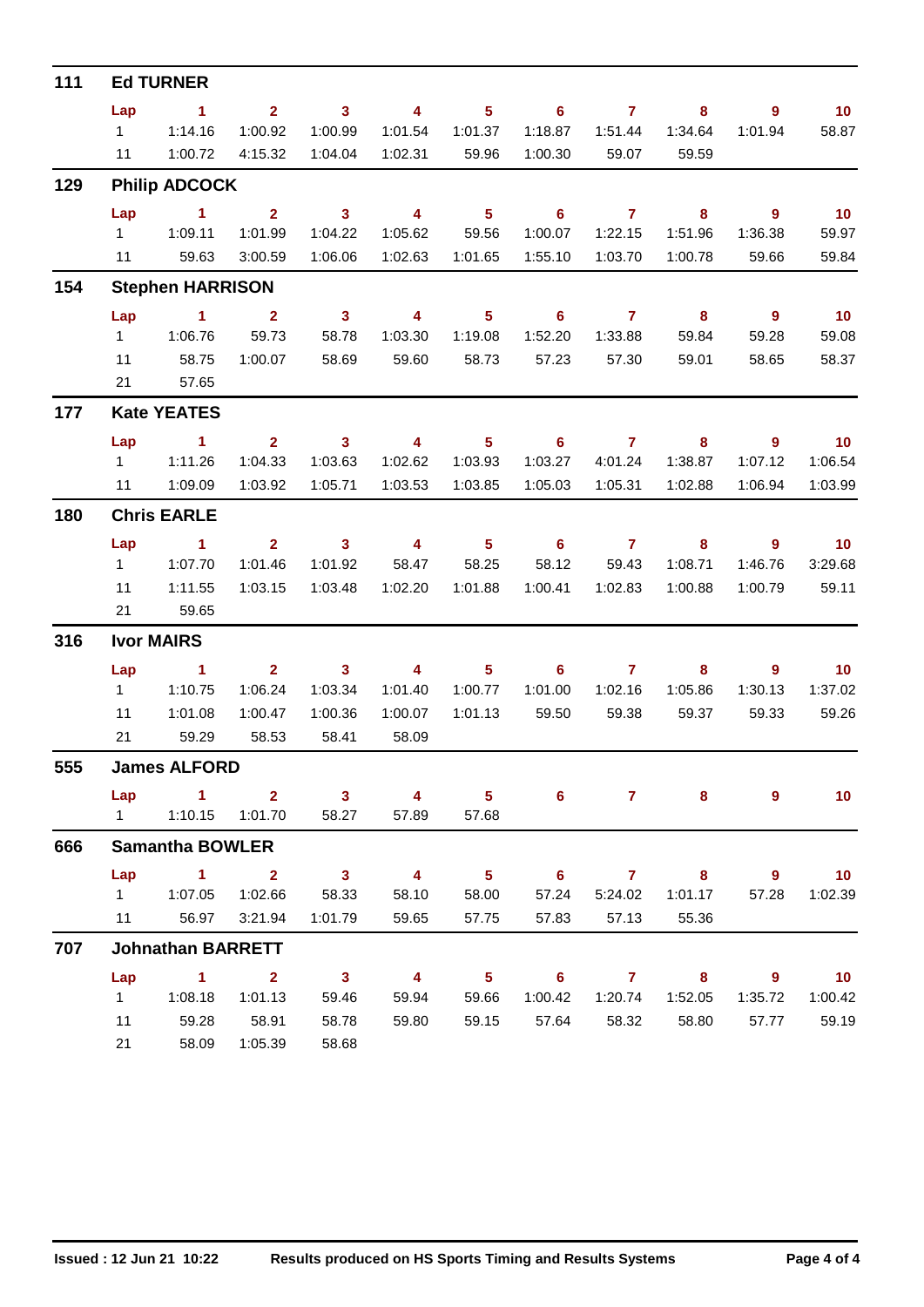## **Tegiwa Roadsports Series Race 3**

| ROW 18<br><b>ROW 17</b><br><b>ROW 16</b><br><b>ROW 15</b><br><b>ROW 14</b><br><b>ROW 13</b> | 01:04.520<br>40<br>Adam AJIS<br>01:01.200<br>93<br>Kristian GOODALL<br>00:59.090<br>27<br>Stephen AYRES<br>00:58.330<br>62<br>Andy GAY<br>00:58.120<br>180<br>Chris EARLE<br>00:57.640 | 01:07.040<br>43<br>Mike OLDKNOW<br>01:02.620<br>177<br>Kate YEATES<br>00:59.560<br>129<br>Philip ADCOCK<br>00:58.870<br>111<br><b>Ed TURNER</b><br>00:58.140<br>$\overline{7}$<br>Mathew MANDIPIRA |
|---------------------------------------------------------------------------------------------|----------------------------------------------------------------------------------------------------------------------------------------------------------------------------------------|----------------------------------------------------------------------------------------------------------------------------------------------------------------------------------------------------|
|                                                                                             |                                                                                                                                                                                        |                                                                                                                                                                                                    |
|                                                                                             |                                                                                                                                                                                        |                                                                                                                                                                                                    |
|                                                                                             |                                                                                                                                                                                        |                                                                                                                                                                                                    |
|                                                                                             |                                                                                                                                                                                        |                                                                                                                                                                                                    |
|                                                                                             |                                                                                                                                                                                        |                                                                                                                                                                                                    |
|                                                                                             |                                                                                                                                                                                        |                                                                                                                                                                                                    |
| <b>ROW 12</b>                                                                               | 707<br>Johnathan BARRETT                                                                                                                                                               | 00:58.090<br>316<br>Ivor MAIRS                                                                                                                                                                     |
| <b>ROW 11</b>                                                                               | 00:57.340<br>57<br>Jonathan ATKINSON                                                                                                                                                   | 00:57.590<br>51<br>Nathalie McGLOIN                                                                                                                                                                |
| <b>ROW 10</b>                                                                               | 00:57.070<br>20<br>Nick GOUGH                                                                                                                                                          | 00:57.230<br>154<br>Stephen HARRISON                                                                                                                                                               |
| ROW 9                                                                                       | 00:56.920<br>97<br>David CONNELL                                                                                                                                                       | 00:57.070<br>4<br>Chris FREEMAN                                                                                                                                                                    |
| ROW <sub>8</sub>                                                                            | 00:56.670<br>6<br>Phil DRYBURGH                                                                                                                                                        | 00:56.860<br>78<br>Jonathan PACKER                                                                                                                                                                 |
| ROW 7                                                                                       | 00:56.080<br>26<br>Jonathan HAYES                                                                                                                                                      | 00:56.150<br>110<br>John MAWDSLEY                                                                                                                                                                  |
| ROW <sub>6</sub>                                                                            | 00:55.550<br>5<br>Jamie McHUGH                                                                                                                                                         | 00:55.620<br>98<br>Rory BAPTISTE                                                                                                                                                                   |
| ROW <sub>5</sub>                                                                            | 00:55.530<br>23<br>Matt CREED                                                                                                                                                          | 00:55.530<br>31<br>Andy CHAPMAN                                                                                                                                                                    |
| ROW 4                                                                                       | 00:54.820<br>11<br><b>Olly SAMWAYS</b>                                                                                                                                                 | 00:55.360<br>666<br>Samantha BOWLER                                                                                                                                                                |
| ROW <sub>3</sub>                                                                            | 00:54.630<br>95<br>Andy BAYLIE                                                                                                                                                         | 00:54.760<br>3<br>Charlie AITCHISON                                                                                                                                                                |
| ROW <sub>2</sub>                                                                            | 00:54.290<br>81<br>Lewis ROSE                                                                                                                                                          | 00:54.470<br>12<br>Liam CRILLY                                                                                                                                                                     |
| ROW 1                                                                                       | 00:52.500<br>65<br>Christopher MILLS                                                                                                                                                   | 00:53.810<br>29<br>Matthew WEYMOUTH                                                                                                                                                                |
|                                                                                             | <b>POLE</b>                                                                                                                                                                            |                                                                                                                                                                                                    |

| 43  | 01:07.040<br>Mike OLDKNOW            |
|-----|--------------------------------------|
| 177 | 01:02.620<br>Kate YEATES             |
| 129 | 00:59.560<br>Philip ADCOCK           |
| 111 | 00:58.870<br><b>Ed TURNER</b>        |
| 7   | 00:58.140<br><b>Mathew MANDIPIRA</b> |
| 316 | 00:58.090<br>Ivor MAIRS              |
| 51  | 00:57.590<br><b>Nathalie McGLOIN</b> |
| 154 | 00:57.230<br>Stephen HARRISON        |
| 4   | 00:57.070<br><b>Chris FREEMAN</b>    |
| 78  | 00:56.860<br>Jonathan PACKER         |
| 110 | 00:56.150<br>John MAWDSLEY           |
| 98  | 00:55.620<br>Rory BAPTISTE           |
| 31  | 00:55.530<br>Andy CHAPMAN            |
| 666 | 00:55.360<br>Samantha BOWLER         |
| 3   | 00:54.760<br>Charlie AITCHISON       |
| 12  | 00:54.470<br>Liam CRILLY             |
| 29  | 00:53.810<br>Matthew WEYMOUTH        |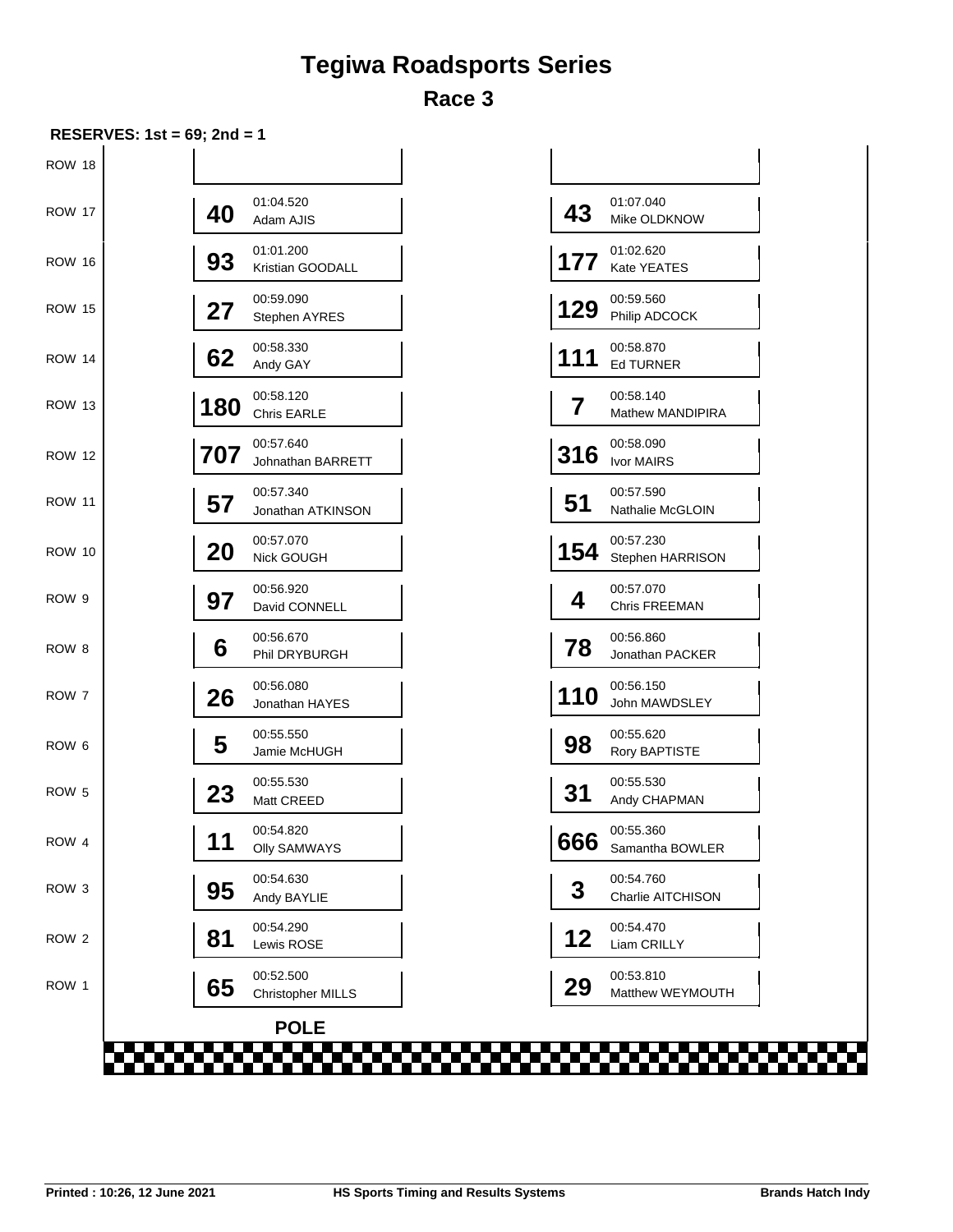



### **Provisional Results - Race 3**

#### **Tegiwa Roadsports Series**

| ΡI                      | No                      | CI | <b>Name</b>                      | Car                              | Laps | Time     | <b>Behind MPH</b> |       | Best Lap on MPH |                         |       |
|-------------------------|-------------------------|----|----------------------------------|----------------------------------|------|----------|-------------------|-------|-----------------|-------------------------|-------|
| 1                       | 65                      | Α  | <b>Christopher MILLS</b>         | <b>BMW E36 M3</b>                | 48   | 45:49.31 |                   | 75.93 | 53.17           | 23                      | 81.79 |
| $\overline{\mathbf{2}}$ | 12                      | B  | <b>Liam CRILLY</b>               | <b>BMW Z4 Coupe</b>              | 48   | 46:19.84 | 30.53             | 75.09 | 54.20           | 6                       | 80.24 |
| 3                       | 81                      | B  | <b>Lewis ROSE</b>                | <b>Honda Civic</b>               | 48   | 46:33.66 | 44.35             | 74.72 | 54.53           | 9                       | 79.75 |
| 4                       | 95                      | B  | <b>Andy BAYLIE</b>               | <b>Honda Civic Type R</b>        | 48   | 46:39.70 | 50.39             | 74.56 | 54.99           | 8                       | 79.08 |
| 5                       | 4                       | B  | <b>Chris FREEMAN</b>             | <b>Honda Civic Type R</b>        | 48   | 46:39.85 | 50.54             | 74.55 | 54.76           | 46                      | 79.42 |
| 6                       | 11                      | B  | <b>Olly SAMWAYS</b>              | <b>Toyota MR2 Roadster</b>       | 47   | 45:58.70 | 1 Lap             | 74.09 | 55.13           | 6                       | 78.88 |
| 7                       | 3                       | Α  | <b>Charlie AITCHISON</b>         | <b>BMW E36 M3</b>                | 47   | 46:13.46 | 1 Lap             | 73.70 | 55.12           | 11                      | 78.90 |
| 8                       | 666                     | B  | <b>Samantha BOWLER</b>           | <b>Mini Cooper S</b>             | 47   | 46:39.37 | 1 Lap             | 73.01 | 55.61           | 3                       | 78.20 |
| 9                       | 6                       | B  | Phil DRYBURGH/Colin GILLESPIE    | <b>Porsche Boxster / Porsche</b> | 46   | 45:58.23 | 2 Laps            | 72.53 | 55.01           | 21                      | 79.05 |
| 10                      | 110                     | B  | John MAWDSLEY/Stuart MEAD        | <b>VW Golf GTI MK5</b>           | 46   | 46:02.49 | 2 Laps            | 72.41 | 55.42           | 17                      | 78.47 |
| 11                      | 20                      | B  | <b>Nick GOUGH</b>                | Audi TT                          | 46   | 46:15.90 | 2 Laps            | 72.06 | 56.47           | 11                      | 77.01 |
| 12                      | 78                      | C  | <b>Jonathan PACKER</b>           | <b>Honda Civic Type R</b>        | 46   | 46:17.63 | 2 Laps            | 72.02 | 56.72           | 6                       | 76.67 |
| 13                      | 98                      | C  | <b>Rory BAPTISTE</b>             | <b>BMW E46 330i</b>              | 46   | 48:43.62 | 2 Laps            | 68.42 | 56.09           | 13                      | 77.53 |
| 14                      | 97                      | C  | <b>David CONNELL</b>             | Mazda MX5                        | 45   | 45:53.17 | 3 Laps            | 71.08 | 56.98           | 11                      | 76.32 |
| 15                      | 57                      | C  | <b>Jonathan ATKINSON</b>         | <b>BMW E36 Compact</b>           | 45   | 45:54.63 | 3 Laps            | 71.04 | 57.36           | $\overline{\mathbf{4}}$ | 75.82 |
| 16                      | 51                      | B  | <b>Nathalie McGLOIN</b>          | <b>Porsche Cavman S</b>          | 45   | 45:59.33 | 3 Laps            | 70.92 | 57.05           | 42                      | 76.23 |
| 17                      | 707                     | C  | <b>Johnathan BARRETT</b>         | <b>BMW E46 330</b>               | 45   | 46:19.68 | 3 Laps            | 70.40 | 57.61           | 22                      | 75.49 |
| 18                      | 316                     | C  | <b>Ivor MAIRS</b>                | Mazda MX5                        | 45   | 46:22.18 | 3 Laps            | 70.34 | 58.12           | 22                      | 74.82 |
| 19                      | $\overline{\mathbf{r}}$ | C  | Mathew MANDIPIRA/Joel ARGUELLES  | <b>Renault Clio 197</b>          | 45   | 46:27.59 | 3 Laps            | 70.20 | 57.15           | 14                      | 76.09 |
| 20                      | 154                     | B  | <b>Stephen HARRISON</b>          | Honda S2000                      | 45   | 46:40.18 | 3 Laps            | 69.89 | 57.72           | 4                       | 75.34 |
| 21                      | 111                     | C  | <b>Ed TURNER/Michael JACOBS</b>  | <b>BMW 330Ci</b>                 | 45   | 46:43.19 | 3 Laps            | 69.81 | 57.82           | 9                       | 75.21 |
| 22                      | 27                      | C  | <b>Stephen AYRES</b>             | <b>Hyundai Coupe</b>             | 44   | 46:30.56 | 4 Laps            | 68.57 | 59.30           | 8                       | 73.34 |
| 23                      | 62                      | C  | <b>Andy GAY</b>                  | <b>BMW E36 318is</b>             | 44   | 46:36.07 | 4 Laps            | 68.43 | 59.13           | 5                       | 73.55 |
| 24                      | 129                     | D  | Philip ADCOCK/Jake CASSETTA      | <b>BMW Compact</b>               | 43   | 46:16.08 | 5 Laps            | 67.36 | 59.93           | 41                      | 72.56 |
| 25                      | 93                      | C  | Kristian GOODALL/Alex BALDWIN    | <b>Honda Civic</b>               | 43   | 46:50.50 | 5 Laps            | 66.54 | 58.64           | 24                      | 74.16 |
| 26                      | 177                     | C  | Kate YEATES/Lee BAILEY           | Renault Clio 200                 | 42   | 46:22.13 | 6 Laps            | 65.65 | 1:01.20         | 19                      | 71.06 |
| 27                      | 40                      | D  | <b>Adam AJIS</b>                 | <b>BMW 116i</b>                  | 40   | 46:08.61 | 8 Laps            | 62.83 | 1:02.11         | 18                      | 70.02 |
| 28                      | 43                      | D  | Mike OLDKNOW/Keifer DEL PIERO    | <b>BMW 116</b>                   | 39   | 48:27.80 | 9 Laps            | 58.33 | 1:03.00         | 37                      | 69.03 |
|                         | <b>Not-Classified</b>   |    |                                  |                                  |      |          |                   |       |                 |                         |       |
|                         | 180                     | в  | <b>Chris EARLE/Carl CHAMBERS</b> | Peugeot 206 GTi                  | 33   | 34:39.52 | <b>DNF</b>        | 69.01 | 57.56           | 12                      | 75.55 |
|                         | 26                      | в  | <b>Jonathan HAYES/Chris DODD</b> | <b>BMW 318 Ti</b>                | 31   | 32:44.44 | <b>DNF</b>        | 68.63 | 55.91           | 7                       | 77.78 |
|                         | 29                      | A  | <b>Matthew WEYMOUTH</b>          | <b>BMW E36 M3</b>                | 19   | 17:20.89 | <b>DNF</b>        | 79.38 | 53.97           | 8                       | 80.58 |
|                         | 31                      | в  | <b>Andy CHAPMAN</b>              | Seat Leon Cupra R                | 16   | 15:20.34 | <b>DNF</b>        | 75.60 | 55.86           | 3                       | 77.85 |
|                         | 23                      | C  | <b>Matt CREED</b>                | <b>Renault Clio 200</b>          | 14   | 13:19.45 | <b>DNF</b>        | 76.16 | 56.18           | 5                       | 77.41 |
|                         | 5                       | C  | <b>Jamie McHUGH/Thomas</b>       | Porsche 944 S2                   | 9    | 13:31.52 | <b>DNF</b>        | 48.23 | 56.73           | 6                       | 76.66 |
|                         |                         |    | <b>McHUGH</b>                    |                                  |      |          |                   |       |                 |                         |       |
|                         | <b>Fastest Lap</b>      |    |                                  |                                  |      |          |                   |       |                 |                         |       |
|                         | 65                      | A  | <b>Christopher MILLS</b>         | <b>BMW E36 M3</b>                |      |          |                   |       | 53.17           | 23                      | 81.79 |
|                         | 12                      | В  | <b>Liam CRILLY</b>               | <b>BMW Z4 Coupe</b>              |      |          |                   |       | 54.20           | 6                       | 80.24 |
|                         | 98                      | C  | <b>Rory BAPTISTE</b>             | <b>BMW E46 330i</b>              |      |          |                   |       | 56.09           | 13                      | 77.53 |
|                         | 129                     | D  | <b>Philip ADCOCK/Jake</b>        | <b>BMW Compact</b>               |      |          |                   |       | 59.93           | 41                      | 72.56 |
|                         |                         |    | <b>CASSETTA</b>                  |                                  |      |          |                   |       |                 |                         |       |

No 43 & 98 - 2 minute penalty in lieu of stop go

| <b>Start Time: 13:51</b> | <b>Brands Hatch Indy</b>                                                                                                                                      | 12 Jun 21 14:42            |
|--------------------------|---------------------------------------------------------------------------------------------------------------------------------------------------------------|----------------------------|
| <b>Clerk of Course:</b>  | Time Issued:                                                                                                                                                  | <b>Chief Timekeeper:</b>   |
| اصل<br>E MORTGAGE ADVICE | THESE DESITITS DEMAIN DROVISIONAL EOR A MINIMUM OF 20 MINITES EROM THE TIME OF ISSUE AND UNTULALL JUDICIAL AND TECHNICAL MATTERS HAVE REEN SETTLED.<br>.co.uk | <b>IMBER</b><br><b>750</b> |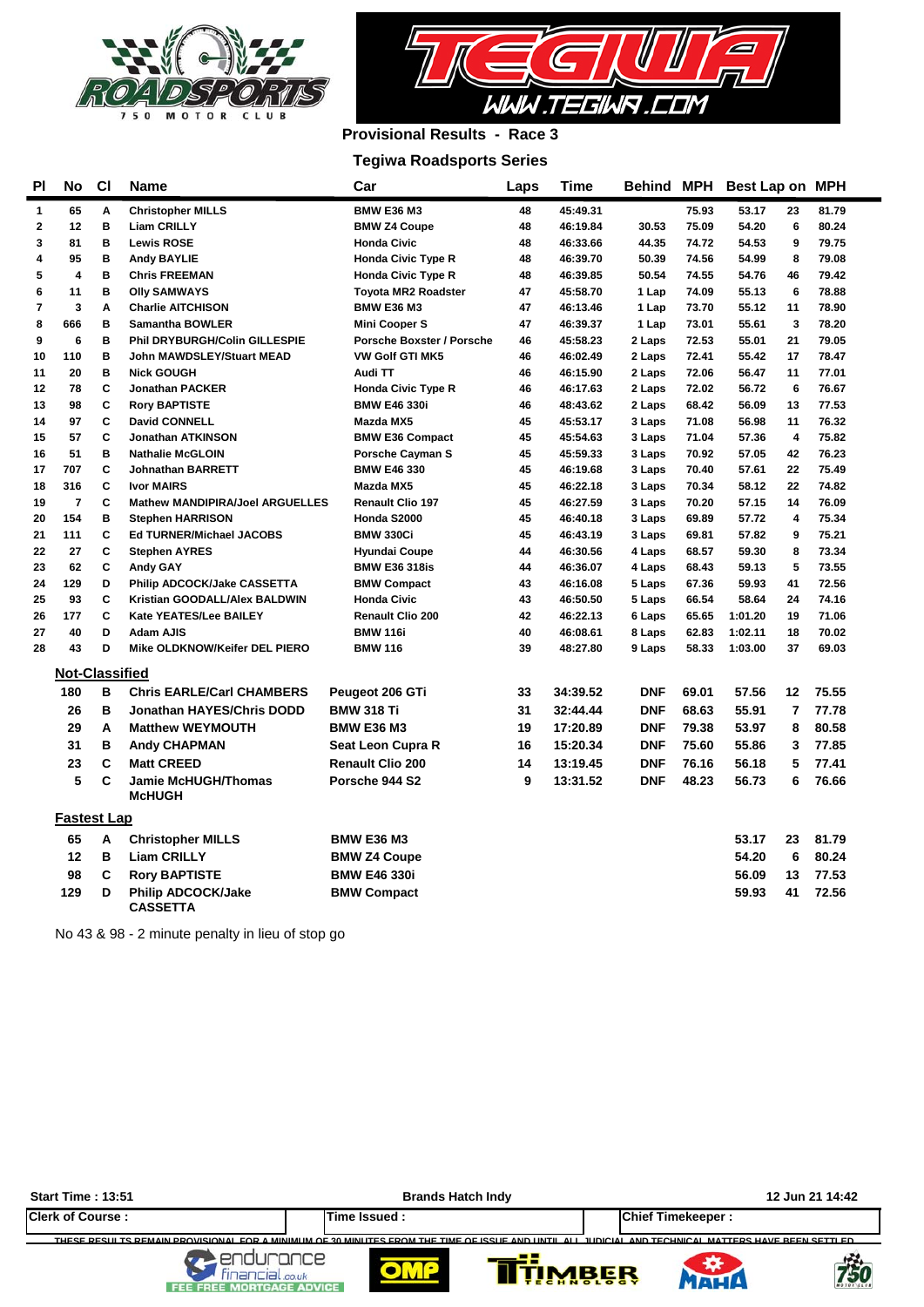|     | Lap 1       |              | Lap <sub>2</sub> |     | Lap 3        |           | Lap 4       |              | Lap <sub>5</sub> |                | Lap6           |              | Lap <sub>7</sub> |     | Lap <sub>8</sub> |              | Lap 9          |    | Lap 10         |  |
|-----|-------------|--------------|------------------|-----|--------------|-----------|-------------|--------------|------------------|----------------|----------------|--------------|------------------|-----|------------------|--------------|----------------|----|----------------|--|
| No. | Time        | No.          | Time             | No. | Time         | <b>No</b> | Time        | No           | Time             | No             | Time           | No           | Time             | No. | Time             | No.          | <b>Time</b>    | No | Time           |  |
| 65  | 56.61       | 65           | 1:49.89          | 65  | 2:43.50      | 65        | 3:37.22     | 65           | 4:30.66          |                | 65 5:24.54     | 65           | 6:19.28          | 65  | 7:13.02          | 65           | 8:06.83        |    | 65 9:01.32     |  |
| 29  | 58.11       | 29           | 1:52.80          | 29  | 2:47.84      | 29        | 3:42.36     | 29           | 4:36.81          |                | 129 5:24.55 *1 |              | 29 6:25.33       | 27  | 7:13.31 *1       |              | 111 8:11.04 *1 |    | 707 9:05.36 *1 |  |
| 12  | 59.49       |              | 12 1:54.38       | 12  | 2:49.13      | 12        | 3:43.50     |              | 12 4:38.26       |                | 43 5:28.41 *2  |              | 177 6:26.00 *1   | 93  | 7:13.98 *1       |              | 62 8:11.90 *1  |    | 316 9:05.47 *1 |  |
|     | 81 1:00.00  |              | 81 1:55.20       | 81  | 2:50.12      | 81        | 3:44.82     | 81.          | 4:39.39          | 29             | 5:31.07        |              | 129 6:26.28 *1   | 29  | 7:19.30          | 27           | 8:12.61 *1     | 29 | 9:08.71        |  |
|     | 95 1:00.33  |              | 95 1:56.16       | 95  | 2:51.61      | 95        | 3:47.01     | 95           | 4:42.55          |                | 40 5:31.60 *1  |              | 12 6:27.32       | 12  | 7:22.11          | 29           | 8:13.45        |    | 111 9:08.86 *1 |  |
|     | 11 1:00.66  |              | 11 1:56.38       | 11  | 2:51.77      | 11        | 3:47.59     |              | 11 4:43.15       |                | 12 5:32.46     | 81           | 6:28.69          | 81  | 7:24.10          | 93           | 8:13.45 *1     |    | 12 9:11.45     |  |
|     | 666 1:01.31 |              | 666 1:57.26      |     | 666 2:52.87  | 666       | 3:48.85     |              | 666 4:44.82      | 81             | 5:33.96        |              | 95 6:33.41       |     | 177 7:28.08 *1   |              | 12 8:16.50     | 62 | $9:11.53$ *1   |  |
|     | 23 1:02.01  |              | 23 1:58.28       | 23  | 2:54.72      | 23        | 3:51.09     | 3            | 4:47.17          | 95             | 5:37.65        |              | 43 6:33.64 *2    | 95  | 7:28.40          | 81           | 8:18.63        | 27 | $9:12.75$ *1   |  |
|     | 3 1:02.20   |              | 3 1:58.29        | 31  | 2:55.06      | 3         | 3:51.23     | 23           | 4:47.27          |                | 11 5:38.28     |              | 11 6:34.07       |     | 129 7:28.41 *1   | 95           | 8:23.39        | 81 | 9:13.40        |  |
|     | 31 1:02.87  |              | 31 1:59.20       | 3   | 2:55.18      | 31        | 3:51.47     |              | 31 4:48.17       |                | 666 5:40.98    |              | 40 6:36.22 *1    |     | 11 7:29.30       | 11           | 8:25.54        | 93 | 9:13.45 *1     |  |
|     | 98 1:03.23  |              | 98 1:59.60       | 98  | 2:56.63      | 110       | 3:52.79     |              | 110 4:48.71      | 3              | 5:42.64        |              | 666 6:37.08      |     | 666 7:33.37      |              | 666 8:29.64    | 95 | 9:18.52        |  |
|     | 97 1:04.42  |              | 110 2:00.75      |     | 110 2:56.74  | 6         | 3:53.61     | 6            | 4:49.38          | 23             | 5:43.94        | 3            | 6:38.26          | 3   | 7:33.77          | 3            | 8.29.81        |    | 11 9:20.86     |  |
|     | 110 1:04.84 |              | 43 2:01.20 *1    | 6   | 2:57.71      | 4         | 3:53.87     | 4            | 4:49.91          |                | 31 5:44.08     | 31           | 6:40.01          | 31  | 7:36.27          |              | 177 8:29.94 *1 |    | 666 9:25.60    |  |
|     | 5 1:05.10   | 4            | 2:01.90          |     | 2:58.43      | 98        | 3:55.04     | 98           | 4:51.94          |                | 110 5:44.72    |              | 23 6:40.60       |     | 110 7:37.09      |              | 129 8:30.81 *1 | 3  | 9:25.72        |  |
|     | 4 1:05.24   |              | 97 2:02.22       | 97  | 2:59.92      | 97        | 3:57.31     |              | 97 4:55.15       | 4              | 5:45.05        |              | 110 6:40.73      | 4   | 7:37.23          | 4            | 8:32.70        | 4  | 9:28.34        |  |
|     | 26 1:05.79  | 6            | 2:02.23          | 5   | 3:01.61      | 78        | 3:59.10     | 78           | 4:56.14          | 6              | 5:45.34        | 4            | 6:40.87          | 6   | 7:37.85          | 6            | 8:33.62        | 6  | 9:29.60        |  |
|     | 6 1:06.10   | 5            | 2:03.70          | 78  | 3:02.23      | 5         | 3:59.70     | 5.           | 4:56.99          |                | 98 5:48.21     | 6            | 6:41.71          | 23  | 7:39.36          | 31           | 8:33.72        | 31 | 9:31.43        |  |
|     | 78 1:07.19  |              | 78 2:04.89       | 20  | 3:04.14      | 20        | 4:01.69     | 20           | 4:59.40          |                | 97 5:52.45     | 98           | 6:44.56          | 43  | 7:39.42 *2       |              | 110 8:34.39    |    | 110 9:31.61    |  |
|     | 20 1:07.21  |              | 20 2:06.81       | 51  | 3:06.25      | 51        | 4:03.52     | 51           | 5:01.52          | 78             | 5:52.86        | 78           | 6:50.06          | 40  | 7:40.66 *1       | 23           | 8:35.72        |    | 177 9:32.74 *1 |  |
|     | 51 1:07.91  | 51           | 2:07.95          | 57  | 3:07.13      | 57        | 4:04.49     | 57           | 5:02.13          | 5              | 5:53.72        | 5            | 6:50.79          | 98  | 7:40.91          | 98           | 8:37.41        | 23 | 9:32.94        |  |
|     | 57 1:09.07  |              | 57 2:08.92       |     | 180 3:07.73  | 180       | 4:05.62     |              | 180 5:04.16      | 20             | 5:57.49        | 97           | 6:50.90          | 78  | 7:46.99          | 40           | 8:43.24 *1     | 98 | 9:34.04        |  |
|     | 180 1:09.70 |              | 180 2:09.12      | 7   | 3:08.40      | 7         | 4:06.04     | $\mathbf{7}$ | 5:04.41          | 57             | 6:01.23        | 20           | 6:55.27          | 5   | 7:47.72          | 43           | 8:43.57 *2     |    | 129 9:34.36 *1 |  |
|     | 154 1:09.80 | $\mathbf{7}$ | 2:09.77          |     | 154 3:08.77  | 154       | 4:06.49     |              | 154 5:04.80      |                | 51 6:01.43     | 57           | 6:58.67          | 97  | 7:48.45          | 78           | 8:44.12        |    | 78 9:41.34     |  |
|     | 7 1:10.21   |              | 154 2:10.04      |     | 707 3:10.06  | 707       | 4:08.73     |              | 707 5:07.06      | $\overline{7}$ | 6:02.91        | 51           | 6:59.92          | 20  | 7:52.02          | 97           | 8:45.68        | 97 | 9:43.72        |  |
|     | 707 1:10.70 |              | 707 2:10.72      |     | 316 3:10.84  |           | 316 4:10.04 | 26           | 5:08.64          |                | 154 6:03.24    | $\mathbf{7}$ | 7:00.92          | 57  | 7:56.20          | 20           | 8:49.24        | 40 | $9:45.78$ *1   |  |
|     | 316 1:11.03 |              | 316 2:10.87      |     | 62 3:13.40   | 26        | 4:11.98     |              | 316 5:08.83      |                | 180 6:03.48    |              | 154 7:01.47      | 26  | 7:58.64          | 57           | 8:53.61        | 20 | 9:46.82        |  |
|     | 62 1:12.20  |              | 62 2:12.71       | 27  | 3:13.96      | 62        | 4:13.38     |              | 62 5:12.51       |                | 26 6:05.62     |              | 26 7:01.53       | 7   | 7:59.71          | 26           | 8:55.42        | 43 | $9:48.11*2$    |  |
|     | 27 1:12.32  |              | 27 2:12.87       |     | 111 3:13.96  |           | 27 4:13.92  |              | 27 5:13.25       |                | 707 6:06.91    |              | 180 7:01.74      | 180 | 8:00.64          | $\mathbf{7}$ | 8:57.71        | 57 | 9:50.97        |  |
|     | 111 1:13.29 |              | 111 2:13.55      | 26  | 3:13.97      | 111       | 4:14.37     |              | 111 5:13.36      |                | 316 6:07.56    |              | 707 7:05.46      |     | 154 8:01.41      |              | 180 8:58.41    |    | 26 9:51.42     |  |
|     | 93 1:13.63  |              | 93 2:14.25       | 93  | 3:15.40      | 93        | 4:15.44     |              | 93 5:15.12       |                | 62 6:12.04     |              | 316 7:05.83      | 51  | 8:01.48          |              | 154 8:59.32    |    |                |  |
|     | 177 1:14.84 |              | 26 2:16.35       | 43  | $3:16.29$ *1 |           | 177 4:21.59 |              | 177 5:24.10      |                | 27 6:13.39     |              | 62 7:11.54       |     | 707 8:04.09      |              | 51 9:00.53     |    |                |  |
|     | 129 1:16.45 |              | 177 2:17.24      |     | 177 3:19.50  | 129       | 4:22.51     |              |                  |                | 111 6:13.46    |              | 111 7:12.00      |     | 316 8:04.21      |              |                |    |                |  |
|     | 40 1:17.94  |              | 129 2:19.52      |     | 129 3:21.25  | 43        | 4:22.66 *1  |              |                  |                | 93 6:14.61     |              |                  |     |                  |              |                |    |                |  |
|     |             |              | 40 2:21.59       |     | 40 3:25.16   |           | 40 4:28.50  |              |                  |                |                |              |                  |     |                  |              |                |    |                |  |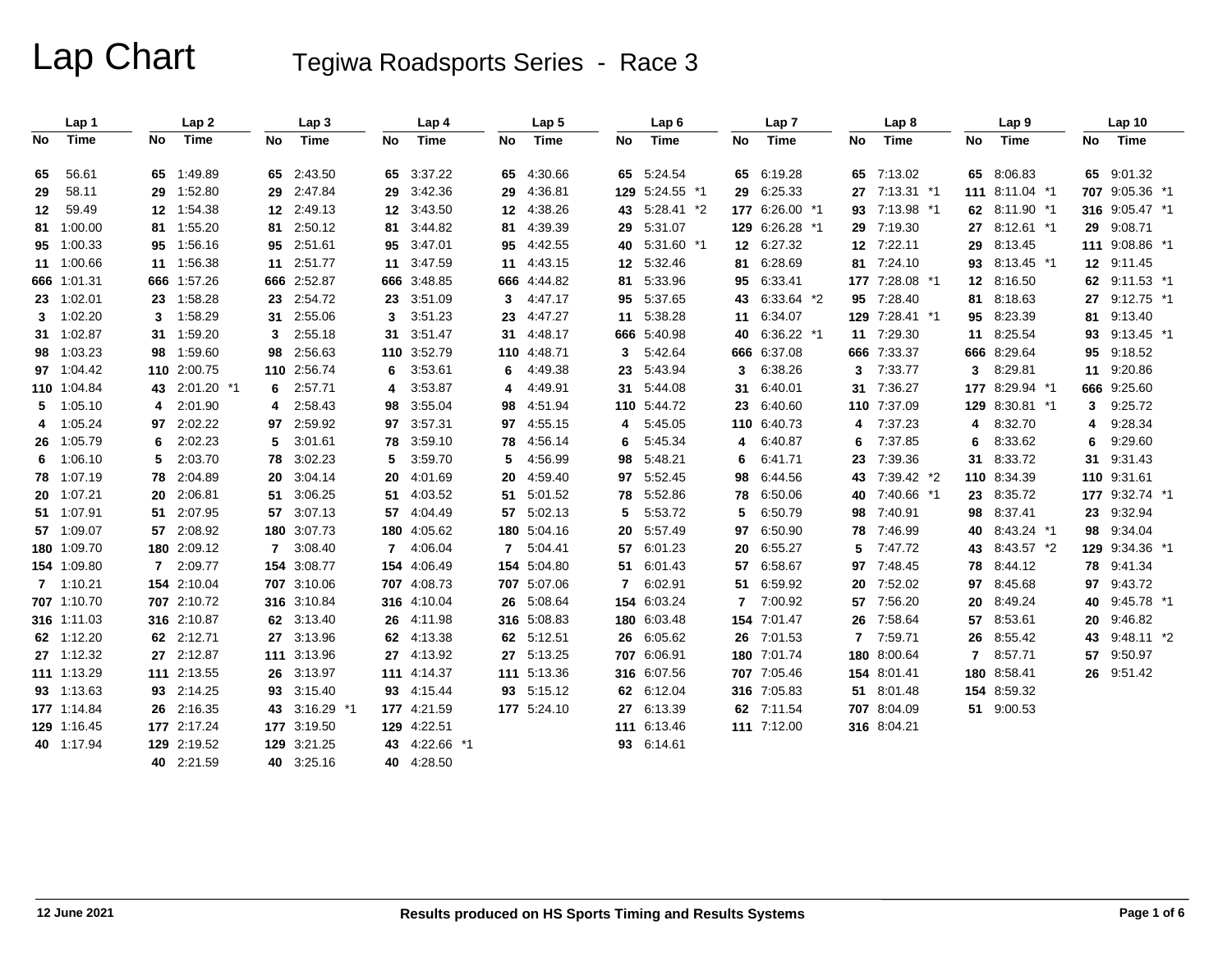|     | Lap 11          |     | Lap 12          |    | Lap <sub>13</sub> |    | Lap 14          |    | Lap 15          |    | Lap 16          |    | Lap 17          |    | Lap 18          |    | Lap 19          | Lap 20          |
|-----|-----------------|-----|-----------------|----|-------------------|----|-----------------|----|-----------------|----|-----------------|----|-----------------|----|-----------------|----|-----------------|-----------------|
| No. | Time            | No. | Time            | No | Time              | No | Time            | No | Time            | No | Time            | No | Time            | No | Time            | No | Time            | No Time         |
|     | 65 9:55.98      |     | 65 10:50.12     |    | 65 11:44.14       |    | 65 12:37.46     |    | 65 13:31.42     |    | 65 14:25.94     |    | 65 15:19.68     |    | 65 16:13.80     |    | 65 17:10.66     | 65 18:04.89     |
|     | 7 9:56.15 *1    |     | 57 10:50.25 *1  |    | 26 11:47.11 *1    |    | 129 12:38.49 *2 |    | 5 13:31.52 *6   |    | 78 14:27.35 *1  |    | 31 15:20.34 *1  |    | 43 16:18.57 *4  |    | 27 17:12.94 *2  | 98 18:08.03 *1  |
|     | 180 9:56.84 *1  |     | 43 10:53.33 *3  |    | 57 11:48.81 *1    |    | 26 12:44.56 *1  |    | 97 13:33.63 *1  |    | 20 14:31.65 *1  |    | 78 15:24.66 *1  |    | 78 16:23.31 *1  |    | 62 17:14.05 *2  | 40 18:10.19 *3  |
|     | 154 9:58.19 *1  |     | 7 10:53.75 *1   |    | 7 11:51.24 *1     |    | 57 12:46.43 *1  |    | 20 13:34.18 *1  |    | 97 14:31.65 *1  |    | 20 15:29.11 *1  |    | 29 16:26.20     |    | 93 17:14.07 *2  | 27 18:12.55 *2  |
|     | 51 9:59.44 *1   |     | 180 10:54.71 *1 |    | 180 11:52.27 *1   |    | 29 12:47.07     |    | 177 13:39.21 *2 |    | 29 14:36.50     |    | 97 15:30.18 *1  |    | 20 16:27.98 *1  |    | 78 17:20.85 *1  | 62 18:15.05 *2  |
|     | 29 10:03.52     |     | 154 10:56.77 *1 |    | 40 11:52.30 *2    |    | 7 12:48.86 *1   |    | 129 13:39.44 *2 |    | 26 14:40.12 *1  |    | 29 15:31.17     |    | 97 16:30.04 *1  |    | 29 17:20.89     | 78 18:18.95 *1  |
|     | 707 10:03.90 *1 |     | 29 10:57.63     |    | 29 11:52.44       |    | 180 12:50.24 *1 |    | 29 13:41.23     |    | 12 14:42.01     |    | 12 15:37.83     |    | 12 16:32.66     |    | 43 17:23.44 *4  | 93 18:21.25 *2  |
|     | 316 10:04.72 *1 |     | 51 10:58.02 *1  |    | 12 11:56.36       |    | 12 12:50.74     |    | 26 13:41.44 *1  |    | 177 14:42.15 *2 |    | 26 15:38.19 *1  |    | 26 16:36.28 *1  |    | 20 17:25.06 *1  | 20 18:22.17 *1  |
|     | 12 10:06.39     |     | 12 11:01.62     |    | 154 11:56.54 *1   |    | 81 12:54.08     |    | 57 13:44.37 *1  |    | 129 14:43.46 *2 |    | 81 15:41.19     |    | 81 16:36.35     |    | 12 17:27.30     | 12 18:22.29     |
|     | 111 10:07.29 *1 |     | 707 11:02.44 *1 |    | 51 11:57.67 *1    |    | 40 12:54.78 *2  |    | 7 13:46.01 *1   |    | 57 14:43.56 *1  |    | 57 15:43.48 *1  |    | 57 16:41.42 *1  |    | 97 17:27.80 *1  | 97 18:25.76 *1  |
|     | 81 10:08.67     |     | 316 11:03.01 *1 |    | 43 11:58.45 *3    |    | 154 12:55.97 *1 |    | 12 13:46.03     |    | 81 14:44.05     |    | 7 15:43.63 *1   |    | 7 16:41.78 *1   |    | 81 17:31.20     | 81 18:26.27     |
|     | 62 10:11.07 *1  |     | 81 11:03.51     |    | 81 11:58.94       |    | 51 12:57.29 *1  |    | 81 13:48.88     |    | 7 14:44.41 *1   |    | 177 15:43.89 *2 |    | 180 16:43.99 *1 |    | 26 17:33.00 *1  | 43 18:29.79 *4  |
|     | 27 10:12.84 *1  |     | 111 11:05.82 *1 |    | 316 12:02.25 *1   |    | 316 13:00.53 *1 |    | 180 13:49.07 *1 |    | 180 14:46.97 *1 |    | 180 15:45.32 *1 |    | 95 16:45.04     |    | 57 17:39.03 *1  | 57 18:36.60 *1  |
|     | 93 10:13.40 *1  |     | 95 11:09.63     |    | 707 12:02.38 *1   |    | 707 13:01.32 *1 |    | 154 13:54.70 *1 |    | 95 14:53.27     |    | 129 15:46.18 *2 |    | 177 16:46.76 *2 |    | 7 17:39.32 *1   | 7 18:36.94 *1   |
|     | 95 10:13.74     |     | 62 11:11.04 *1  |    | 111 12:03.73 *1   |    | 95 13:01.59     |    | 51 13:55.64 *1  |    | 51 14:54.51 *1  |    | 95 15:48.54     |    | 129 16:47.28 *2 |    | 95 17:41.72     | 95 18:37.28     |
|     | 11 10:16.73     |     | 11 11:12.16     |    | 95 12:04.83       |    | 111 13:02.25 *1 |    | 95 13:57.47     |    | 154 14:54.52 *1 |    | 11 15:52.79     |    | 11 16:48.33     |    | 180 17:42.25 *1 | 11 18:40.06     |
|     | 3 10:20.84      |     | 27 11:12.62 *1  |    | 11 12:07.77       |    | 43 13:03.18 *3  |    | 40 13:58.00 *2  |    | 11 14:56.32     |    | 51 15:54.09 *1  |    | 51 16:51.88 *1  |    | 11 17:44.60     | 180 18:40.08 *1 |
|     | 666 10:22.27    |     | 93 11:12.88 *1  |    | 62 12:11.10 *1    |    | 11 13:03.25     |    | 316 13:58.71 *1 |    | 316 14:57.52 *1 |    | 154 15:55.22 *1 |    | 4 16:52.74      |    | 177 17:48.04 *2 | 4 18:43.69      |
|     | 4 10:23.15      |     | 3 11:15.98      |    | 3 12:11.58        |    | 3 13:07.32      |    | 11 13:59.20     |    | 707 14:59.63 *1 |    | 316 15:55.82 *1 |    | 154 16:53.71 *1 |    | 4 17:48.19      | 3 18:47.25      |
|     | 6 10:25.14      |     | 4 11:18.35      |    | 27 12:11.95 *1    |    | 4 13:10.85      |    | 707 14:00.63 *1 |    | 3 15:00.31      |    | 4 15:57.04      |    | 3 16:53.95      |    | 129 17:48.29 *2 | 6 18:48.09      |
|     | 31 10:27.89     |     | 666 11:18.35    |    | 93 12:12.26 *1    |    | 62 13:11.04 *1  |    | 111 14:01.30 *1 |    | 4 15:00.91      |    | 3 15:58.13      |    | 316 16:54.14 *1 |    | 3 17:51.52      | 177 18:49.53 *2 |
|     | 110 10:28.10    |     | 6 11:20.65      |    | 4 12:13.90        |    | 27 13:11.87 *1  |    | 3 14:03.09      |    | 111 15:01.02 *1 |    | 707 15:58.50 *1 |    | 6 16:54.82      | 6  | 17:51.95        | 51 18:51.67 *1  |
|     | 23 10:29.36     |     | 31 11:24.63     |    | 666 12:15.10      |    | 6 13:12.02      |    | 4 14:05.94      |    | 40 15:01.69 *2  |    | 6 15:59.38      |    | 707 16:56.91 *1 |    | 51 17:52.62 *1  | 316 18:52.52 *1 |
|     | 98 10:30.61     |     | 110 11:24.63    |    | 6 12:16.59        |    | 666 13:12.05    |    | 6 14:07.68      |    | 6 15:03.67      |    | 111 15:59.89 *1 |    | 111 16:57.86 *1 |    | 316 17:53.17 *1 | 154 18:53.33 *1 |
|     | 177 10:34.30 *1 |     | 23 11:25.59     |    | 110 12:20.16      |    | 93 13:12.36 *1  |    | 43 14:08.04 *3  |    | 666 15:08.48    |    | 40 16:04.56 *2  |    | 666 17:00.99    |    | 154 17:54.16 *1 | 707 18:53.45 *1 |
|     | 129 10:35.27 *1 |     | 98 11:27.05     |    | 31 12:21.53       |    | 110 13:15.91    |    | 666 14:10.78    |    | 110 15:10.49    |    | 666 16:04.71    |    | 110 17:01.85    |    | 707 17:54.64 *1 | 110 18:53.93    |
|     | 78 10:38.56     |     | 78 11:35.52     |    | 23 12:22.13       |    | 23 13:19.45     |    | 62 14:10.92 *1  |    | 62 15:11.95 *1  |    | 110 16:05.91    |    | 40 17:07.50 *2  |    | 111 17:55.77 *1 | 111 18:54.79 *1 |
|     | 97 10:40.70     |     | 177 11:35.54 *1 |    | 98 12:23.14       |    | 31 13:19.45     |    | 27 14:11.50 *1  |    | 27 15:12.34 *1  |    | 62 16:12.96 *1  |    | 98 17:10.47     |    | 666 17:57.55    | 27 19:12.17 *1  |
|     | 20 10:43.29     |     | 129 11:36.82 *1 |    | 78 12:32.60       |    | 98 13:19.68     |    | 110 14:11.70    |    | 93 15:12.84 *1  |    | 27 16:13.04 *1  |    |                 |    | 110 17:57.67    | 40 19:12.30 *2  |
|     | 40 10:48.16 *1  |     | 97 11:37.76     |    | 97 12:36.09       |    | 78 13:29.66     |    | 93 14:11.83 *1  |    | 43 15:13.21 *3  |    | 98 16:13.31     |    |                 |    |                 | 62 19:14.90 *1  |
|     | 26 10:48.76     |     | 20 11:39.88     |    | 20 12:37.12       |    |                 |    | 98 14:17.67     |    | 98 15:15.38     |    | 93 16:13.52 *1  |    |                 |    |                 | 78 19:16.11     |
|     |                 |     |                 |    | 177 12:37.43 *1   |    |                 |    | 31 14:19.24     |    |                 |    |                 |    |                 |    |                 |                 |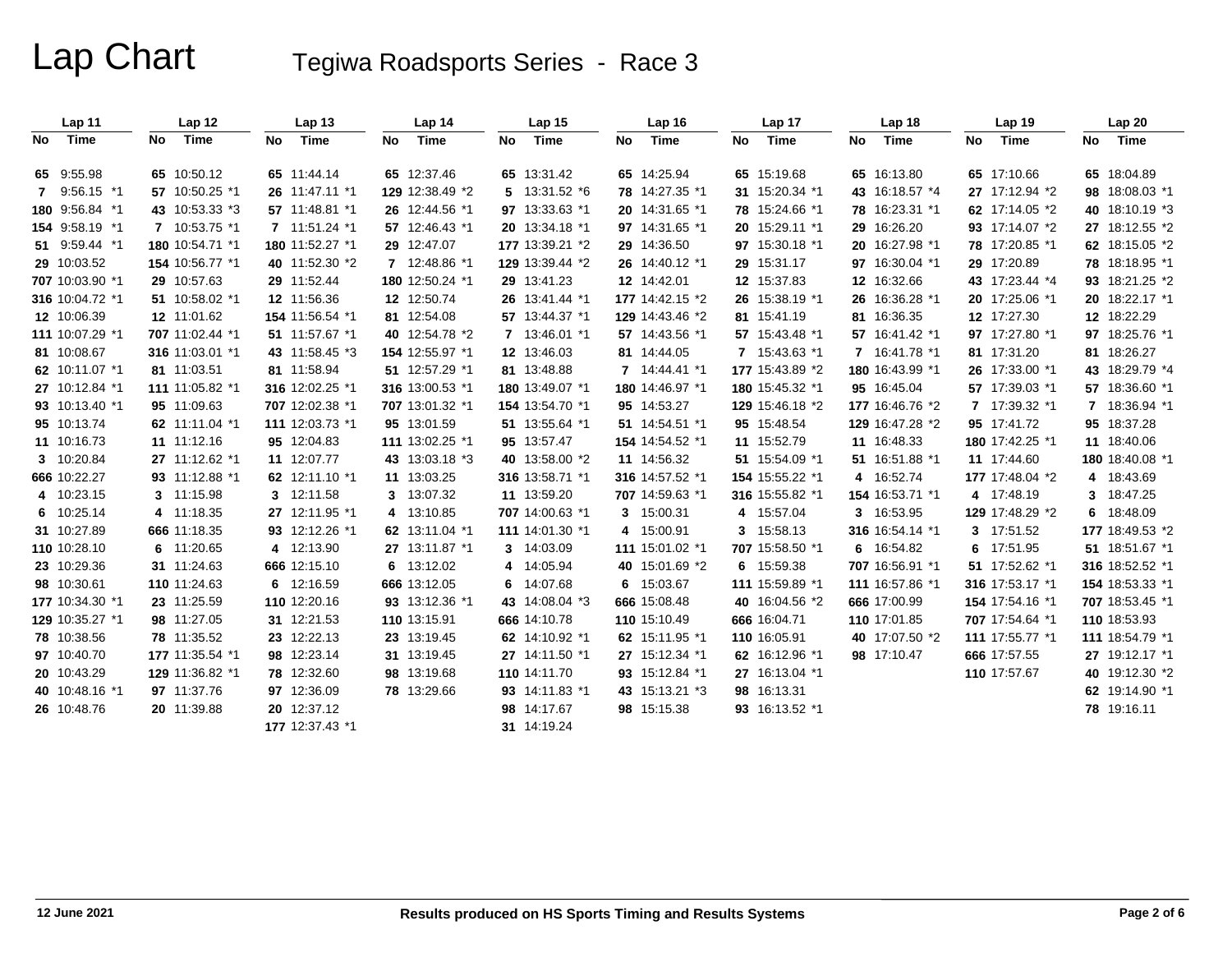| Lap 21          | Lap 22          | Lap 23          | Lap 24          | Lap 25          | Lap 26          | Lap 27          | Lap 28          | Lap 29          | Lap 30          |
|-----------------|-----------------|-----------------|-----------------|-----------------|-----------------|-----------------|-----------------|-----------------|-----------------|
| No Time         | Time<br>No      | Time<br>No      | Time<br>No      | No<br>Time      | Time<br>No      | No Time         | Time<br>No      | No Time         | No Time         |
|                 |                 |                 |                 |                 |                 |                 |                 |                 |                 |
| 12 19:17.43     | 12 20:13.05     | 12 21:08.05     | 12 22:02.75     | 12 22:57.58     | 12 23:52.07     | 12 24:46.66     | 12 25:43.16     | 12 26:38.50     | 95 27:54.92     |
| 20 19:20.89 *1  | 78 20:14.11 *1  | 78 21:11.65 *1  | 81 22:08.38     | 129 23:00.26 *5 | 65 23:57.64 *2  | 65 24:51.99 *2  | 666 25:43.50 *3 | 65 26:39.24 *2  | 111 27:56.89 *4 |
| 81 19:21.88     | 40 20:14.41 *3  | 65 21:12.61 *2  | 78 22:09.35 *1  | 81 23:03.14     | 81 24:00.47     | 81 24:55.27     | 65 25:45.31 *2  | 666 26:39.91 *3 | 78 27:57.35 *3  |
| 93 19:22.70 *2  | 62 20:16.29 *2  | 81 21:12.73     | 65 22:10.67 *2  | 65 23:03.84 *2  | 129 24:01.69 *5 | 111 24:55.33 *4 | 110 25:45.54 *3 | 316 26:41.74 *2 | 11 27:59.31     |
| 97 19:23.64 *1  | 81 20:17.17     | 27 21:13.04 *2  | 20 22:14.99 *1  | 78 23:06.64 *1  | 177 24:03.40 *5 | 129 25:01.64 *5 | 51 25:46.14 *4  | 110 26:44.15 *3 | 98 28:03.05 *3  |
| 95 19:33.33     | 20 20:18.75 *1  | 62 21:16.32 *2  | 98 22:17.43 *3  | 20 23:12.80 *1  | 78 24:03.73 *1  | 95 25:07.11     | 154 25:48.26 *4 | 51 26:44.32 *4  | 20 28:04.36 *3  |
| 43 19:34.59 *4  | 97 20:21.74 *1  | 20 21:16.93 *1  | 97 22:19.06 *1  | 98 23:14.21 *3  | 43 24:10.74 *7  | 177 25:07.50 *5 | 111 25:56.24 *4 | 154 26:51.18 *4 | 129 28:04.88 *5 |
| 57 19:34.62 *1  | 93 20:22.65 *2  | 98 21:17.05 *3  | 62 22:19.37 *2  | 95 23:16.39     | 98 24:11.62 *3  | 98 25:09.48 *3  | 129 26:02.12 *5 | 111 26:56.52 *4 | 97 28:06.67 *3  |
| 7 19:35.30 *1   | 95 20:29.29     | 40 21:17.50 *3  | 95 22:20.45     | 97 23:17.75 *1  | 95 24:11.70     | 11 25:11.06     | 95 26:02.44     | 78 26:56.96 *3  | 177 28:17.37 *5 |
| 11 19:35.47     | 57 20:32.29 *1  | 97 21:19.23 *1  | 40 22:21.00 *3  | 62 23:19.85 *2  | 97 24:15.43 *1  | 4 25:12.17      | 20 26:06.80 *3  | 95 26:58.20     | 62 28:19.70 *4  |
| 180 19:38.38 *1 | 11 20:32.31     | 93 21:21.82 *2  | 93 22:21.79 *2  | 11 23:19.92     | 11 24:15.44     | 97 25:14.75 *1  | 11 26:07.38     | 129 27:02.97 *5 | 27 28:21.28 *4  |
| 4 19:39.20      | 7 20:33.71 *1   | 95 21:24.83     | 11 22:23.03     | 4 23:21.17      | 27 24:15.78 *4  | 27 25:20.22 *4  | 98 26:07.88 *3  | 11 27:03.21     | 3 28:24.52 *2   |
| 3 19:42.41      | 4 20:34.49      | 11 21:27.54     | 4 22:25.96      | 93 23:23.31 *2  | 4 24:16.20      | 43 25:22.99 *7  | 4 26:07.98      | 27:03.71<br>4   | 180 28:24.69 *3 |
| 6 19:43.10      | 26 20:35.65 *3  | 4 21:30.48      | 7 22:29.78 *1   | 40 23:25.26 *3  | 93 24:21.95 *2  | 7 25:23.31 *1   | 177 26:12.47 *5 | 98 27:05.27 *3  | 57 28:26.11 *3  |
| 177 19:50.73 *2 | 180 20:36.90 *1 | 7 21:31.84 *1   | 180 22:32.93 *1 | 7 23:27.55 *1   | 7 24:25.58 *1   | 180 25:26.42 *1 | 62 26:14.99 *4  | 20 27:07.04 *3  | 26 28:27.66 *3  |
| 110 19:50.79    | 3 20:38.79      | 6 21:34.64      | 26 22:40.68 *3  | 180 23:30.82 *1 | 40 24:27.95 *3  | 40 25:30.75 *3  | 27 26:20.75 *4  | 177 27:14.74 *5 | 65 28:31.28 *1  |
| 316 19:50.83 *1 | 6 20:39.20      | 180 21:35.00 *1 | 316 22:45.91 *1 | 57 23:32.23 *3  | 180 24:28.47 *1 | 57 25:31.61 *3  | 7 26:21.04 *1   | 62 27:19.44 *4  | 707 28:33.61 *3 |
| 707 19:51.94 *1 | 43 20:41.60 *4  | 26 21:41.90 *3  | 707 22:46.25 *1 | 26 23:38.75 *3  | 57 24:33.70 *3  | 26 25:33.96 *3  | 43 26:27.91 *7  | 27 27:21.14 *4  | 6 28:34.78 *2   |
| 111 19:53.07 *1 | 110 20:46.87    | 110 21:42.67    | 51 22:50.51 *3  | 3 23:39.94 *2   | 26 24:36.46 *3  | 3 25:34.19 *2   | 57 26:29.61 *3  | 57 27:27.56 *3  | 666 28:35.44 *2 |
| 154 19:53.87 *1 | 316 20:49.28 *1 | 316 21:47.40 *1 | 154 22:51.55 *1 | 316 23:44.78 *1 | 3 24:37.94 *2   | 6 25:39.79 *2   | 26 26:31.44 *3  | 3 27:28.15 *2   | 110 28:39.34 *2 |
| 27 20:12.07 *1  | 707 20:50.54 *1 | 707 21:48.15 *1 | 666 22:52.13 *2 | 707 23:44.81 *1 | 6 24:38.25 *2   | 316 25:42.32 *1 | 3 26:31.79 *2   | 26 27:30.52 *3  | 51 28:39.94 *3  |
|                 | 111 20:51.82 *1 | 51 21:48.88 *3  | 177 22:54.12 *4 | 51 23:48.07 *3  | 110 24:42.26 *2 |                 | 6 26:37.81 *2   | 707 27:31.16 *3 | 43 28:40.67 *7  |
|                 | 154 20:53.63 *1 | 154 21:52.13 *1 |                 | 666 23:48.95 *2 | 707 24:43.26 *1 |                 |                 | 43 27:34.11 *7  | 81 28:44.46 *1  |
|                 | 129 20:54.72 *4 | 666 21:56.10 *2 |                 | 111 23:51.56 *3 | 316 24:43.88 *1 |                 |                 | 65 27:35.03 *1  | 40 28:48.23 *5  |
|                 | 666 20:56.56 *2 | 129 21:59.85 *4 |                 |                 | 666 24:46.16 *2 |                 |                 | 6 27:36.71 *2   | 154 28:48.40 *3 |
|                 |                 |                 |                 |                 | 51 24:46.44 *3  |                 |                 | 666 27:37.48 *2 | 93 28:51.17 *4  |
|                 |                 |                 |                 |                 |                 |                 |                 | 316 27:40.07 *1 | 78 28:54.96 *2  |
|                 |                 |                 |                 |                 |                 |                 |                 | 93 27:41.18 *4  | 111 28:58.14 *3 |
|                 |                 |                 |                 |                 |                 |                 |                 | 110 27:41.75 *2 | 98 29:00.22 *2  |
|                 |                 |                 |                 |                 |                 |                 |                 | 51 27:42.20 *3  | 20 29:01.40 *2  |
|                 |                 |                 |                 |                 |                 |                 |                 | 81 27:46.05 *1  | 129 29:04.92 *4 |
|                 |                 |                 |                 |                 |                 |                 |                 | 154 27:50.04 *3 | 97 29:08.19 *2  |
|                 |                 |                 |                 |                 |                 |                 |                 |                 | 177 29:19.31 *4 |
|                 |                 |                 |                 |                 |                 |                 |                 |                 | 62 29:19.82 *3  |
|                 |                 |                 |                 |                 |                 |                 |                 |                 | 7 29:20.12 *2   |
|                 |                 |                 |                 |                 |                 |                 |                 |                 | 3 29:20.28 *1   |
|                 |                 |                 |                 |                 |                 |                 |                 |                 | 27 29:21.16 *3  |
|                 |                 |                 |                 |                 |                 |                 |                 |                 | 57 29:23.67 *2  |
|                 |                 |                 |                 |                 |                 |                 |                 |                 | 26 29:25.86 *2  |
|                 |                 |                 |                 |                 |                 |                 |                 |                 | 65 29:26.24     |
|                 |                 |                 |                 |                 |                 |                 |                 |                 | 180 29:31.33 *2 |
|                 |                 |                 |                 |                 |                 |                 |                 |                 |                 |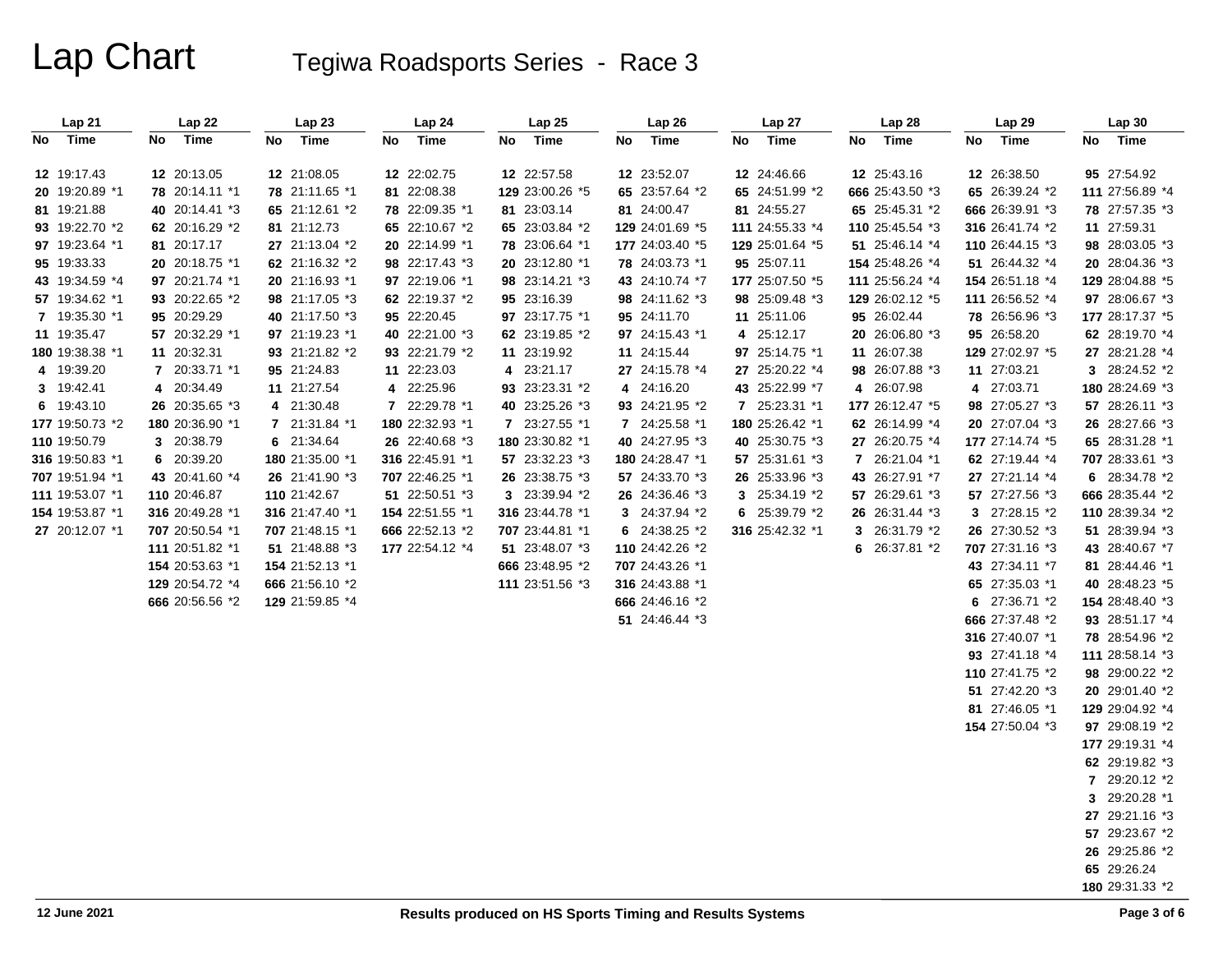29:31.89 \*1 29:31.89 \*2 29:32.47 \*1 29:36.82 \*1 29:37.16 \*2 29:37.57 29:39.99 29:44.86 \*6 29:47.28 \*2 **4** 29:53.25 29:53.50 \*1 29:56.46 \*3 29:58.41 \*1 29:58.59 \*1 29:58.91 \*4 29:59.10 \*2 30:05.56 \*3 30:06.15 \*1 **3** 30:17.21 30:21.30 \*2 30:21.37 \*2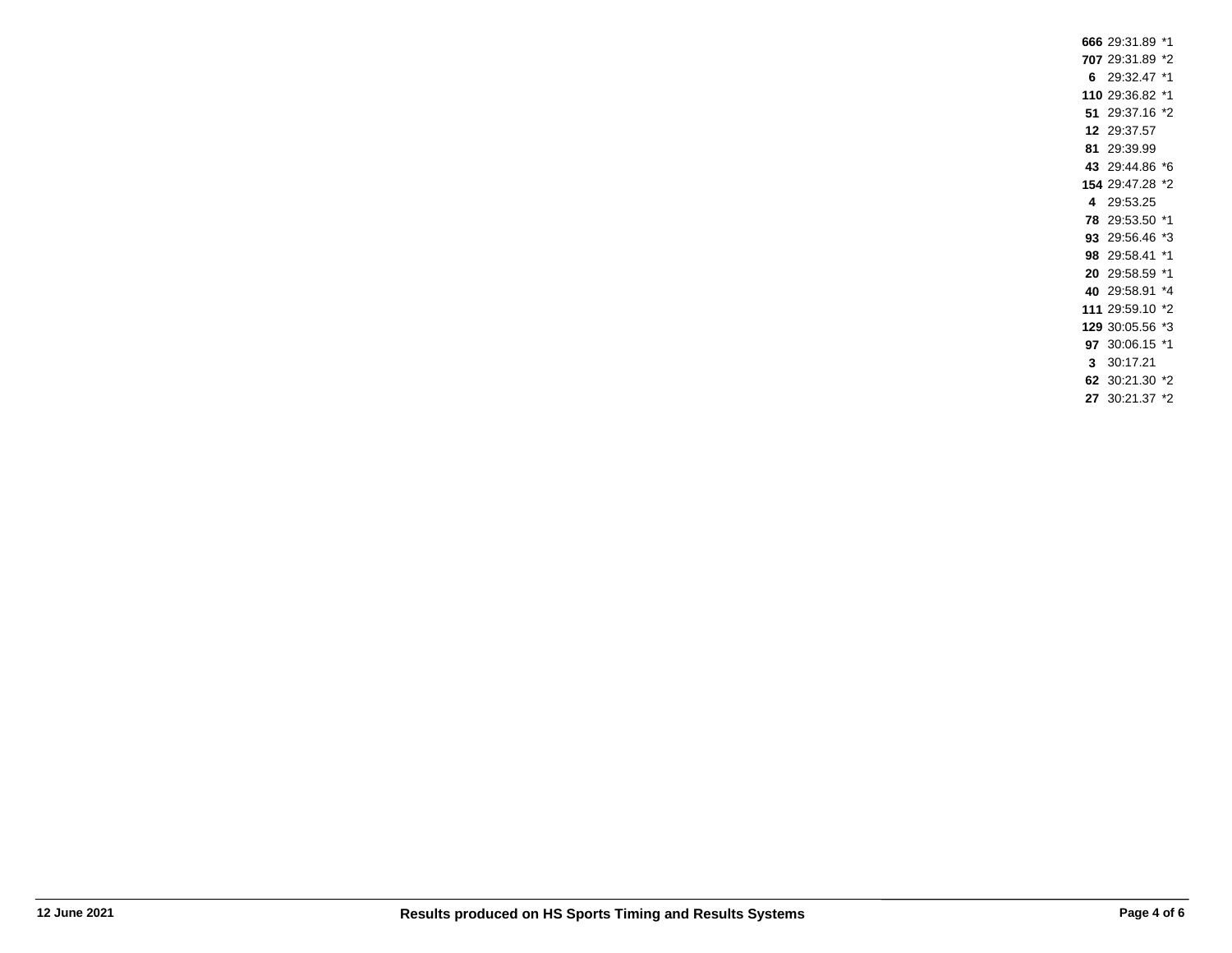|    | Lap31           |    | <b>Lap 32</b>   |     | Lap33           |    | Lap 34          |    | Lap35           |    | Lap 36          |    | Lap <sub>37</sub> |    | Lap38           |    | Lap39           |    | Lap40           |
|----|-----------------|----|-----------------|-----|-----------------|----|-----------------|----|-----------------|----|-----------------|----|-------------------|----|-----------------|----|-----------------|----|-----------------|
| No | Time            | No | Time            | No. | Time            | No | Time            | No | Time            | No | Time            | No | Time              | No | Time            | No | Time            | No | Time            |
|    | 65 30:21.68     |    | 65 31:17.25     |     | 65 32:10.76     |    | 65 33:06.31     |    | 65 33:59.74     |    | 65 34:54.80     |    | 65 35:48.54       |    | 65 36:42.65     |    | 65 37:38.10     |    | 65 38:32.14     |
|    | 57 30:22.00 *2  |    | 57 31:21.30 *2  |     | 57 32:18.96 *2  |    | 3 33:06.38 *1   |    | 3 34:01.83 *1   |    | 111 34:57.09 *3 |    | 3 35:53.84 *1     |    | 154 36:43.66 *3 |    | 40 37:40.76 *6  |    | 78 38:32.93 *2  |
|    | 26 30:23.52 *2  |    | 27 31:21.41 *3  |     | 27 32:21.99 *3  |    | 129 33:09.07 *4 |    | 43 34:02.25 *7  |    | 97 34:57.59 *2  |    | 111 35:56.52 *3   |    | 43 36:47.81 *8  |    | 154 37:42.61 *3 |    | 20 38:33.97 *2  |
|    | 177 30:24.23 *4 |    | 26 31:21.70 *2  |     | 666 32:23.24 *1 |    | 93 33:10.55 *4  |    | 129 34:09.37 *4 |    | 3 34:57.63 *1   |    | 97 35:56.97 *2    |    | 3 36:49.87 *1   |    | 3 37:45.43 *1   |    | 3 38:41.66 *1   |
|    | 7 30:26.27 *2   |    | 62 31:24.32 *3  |     | 62 32:24.88 *3  |    | 40 33:15.61 *5  |    | 93 34:12.94 *4  |    | 43 35:05.57 *7  |    | 129 36:09.93 *4   |    | 177 36:50.63 *5 |    | 177 37:52.84 *5 |    | 154 38:42.30 *3 |
|    | 666 30:28.95 *1 |    | 7 31:26.37 *2   |     | 7 32:26.64 *2   |    | 57 33:16.67 *2  |    | 57 34:14.73 *2  |    | 129 35:09.44 *4 |    | 57 36:10.54 *2    |    | 111 36:54.59 *3 |    | 111 37:54.03 *3 |    | 40 38:45.97 *6  |
|    | 180 30:31.69 *2 |    | 666 31:26.53 *1 |     | 6 $32:27.79$ *1 |    | 666 33:20.66 *1 |    | 666 34:18.03 *1 |    | 57 35:12.63 *2  |    | 12 36:11.61       |    | 97 36:54.85 *2  |    | 97 37:55.42 *2  |    | 111 38:52.97 *3 |
|    | 707 30:31.69 *2 |    | 177 31:27.75 *4 |     | 51 32:29.70 *2  |    | 27 33:22.43 *3  |    | 40 34:20.72 *5  |    | 666 35:15.90 *1 |    | 666 36:13.94 *1   |    | 12 37:06.49     |    | 43 37:57.12 *8  |    | 97 38:53.48 *2  |
|    | 6 30:31.90 *1   |    | 707 31:29.58 *2 |     | 12 32:30.21     |    | 6 $33:25.37$ *1 |    | 12 34:21.79     |    | 12 35:16.85     |    | 81 36:16.85       |    | 57 37:09.32 *2  |    | 98 38:00.70 *2  |    | 177 38:56.55 *5 |
|    | 110 30:34.04 *1 |    | 6 31:29.76 *1   |     | 81 32:30.55     |    | 62 33:25.54 *3  |    | 27 34:22.45 *3  |    | 93 35:16.85 *4  |    | 6 $36:20.56*1$    |    | 129 37:11.01 *4 |    | 12 38:01.67     |    | 12 38:56.70     |
|    | 51 30:34.31 *2  |    | 51 31:31.59 *2  |     | 707 32:31.00 *2 |    | 12 33:25.80     |    | 81 34:24.19     |    | 81 35:20.78     |    | 51 36:21.64 *2    |    | 666 37:11.01 *1 |    | 57 38:07.04 *2  |    | 98 39:00.59 *2  |
|    | 12 30:35.22     |    | 12 31:32.55     |     | 177 32:31.15 *4 |    | 7 33:26.46 *2   |    | 6 34:24.69 *1   |    | 6 $35:22.83$ *1 |    | 93 36:21.95 *4    |    | 81 37:12.13     |    | 81 38:07.95     |    | 43 39:00.81 *8  |
|    | 81 30:35.80     |    | 81 31:33.81     |     | 110 32:31.38 *1 |    | 81 33:26.98     |    | 51 34:25.31 *2  |    | 51 35:23.76 *2  |    | 27 36:24.08 *3    |    | 6 $37:18.13$ *1 |    | 666 38:08.08 *1 |    | 81 39:03.93     |
|    | 316 30:38.88 *2 |    | 110 31:34.44 *1 |     | 180 32:34.72 *2 |    | 51 33:27.39 *2  |    | 62 34:27.52 *3  |    | 27 35:23.95 *3  |    | 95 36:24.31       |    | 51 37:18.82 *2  |    | 129 38:11.23 *4 |    | 666 39:05.09 *1 |
|    | 154 30:46.36 *2 |    | 180 31:34.52 *2 |     | 316 32:39.45 *2 |    | 707 33:28.80 *2 |    | 707 34:28.07 *2 |    | 707 35:27.31 *2 |    | 4 36:24.83        |    | 95 37:20.04     |    | 95 38:16.75     |    | 57 39:05.43 *2  |
|    | 95 30:47.66     |    | 316 31:40.57 *2 |     | 95 32:41.17     |    | 110 33:29.55 *1 |    | 110 34:28.33 *1 |    | 110 35:27.63 *1 |    | 707 36:26.25 *2   |    | 4 37:21.05      |    | 51 38:16.94 *2  |    | 129 39:11.24 *4 |
|    | 43 30:48.93 *6  |    | 154 31:45.21 *2 |     | 4 32:42.18      |    | 177 33:34.55 *4 |    | 7 34:29.98 *2   |    | 40 35:27.74 *5  |    | 110 36:26.27 *1   |    | 110 37:23.64 *1 | 6. | 38:17.10 *1     |    | 95 39:12.25     |
|    | 78 30:50.82 *1  |    | 95 31:45.96     |     | 26 32:44.44 *2  |    | 180 33:35.17 *2 |    | 95 34:32.53     |    | 95 35:27.97     |    | 62 36:29.81 *3    |    | 93 37:24.58 *4  |    | 4 38:17.73      |    | 4 39:14.47      |
|    | 4 30:51.69      |    | 4 31:47.07      |     | 154 32:44.73 *2 |    | 95 33:36.57     |    | 4 34:33.09      |    | 4 35:28.56      |    | 7 36:30.64 *2     |    | 707 37:25.14 *2 |    | 110 38:20.16 *1 |    | 51 39:14.65 *2  |
|    | 11 30:54.06     |    | 78 31:48.44 *1  |     | 78 32:46.03 *1  |    | 4 33:37.53      |    | 316 34:37.09 *2 |    | 62 35:29.44 *3  |    | 40 36:34.68 *5    |    | 27 37:25.35 *3  |    | 707 38:23.67 *2 |    | 6 39:15.46 $*1$ |
|    | 20 30:56.32 *1  |    | 43 31:53.71 *6  |     | 11 32:49.61     |    | 316 33:38.28 *2 |    | 180 34:39.52 *2 |    | 7 35:30.38 *2   |    | 11 36:34.71       |    | 62 37:30.04 *3  |    | 27 38:26.07 *3  |    | 110 39:16.72 *1 |
|    | 98 30:56.97 *1  |    | 11 31:53.81     |     | 20 32:52.14 *1  |    | 78 33:43.52 *1  |    | 177 34:39.99 *4 |    | 316 35:36.28 *2 |    | 316 36:35.07 *2   |    | 7 37:30.28 *2   |    | 11 38:26.82     |    | 11 39:22.40     |
|    | 111 30:59.51 *2 |    | 20 31:54.99 *1  |     | 98 32:52.95 *1  |    | 154 33:44.43 *2 |    | 78 34:41.07 *1  |    | 11 35:39.01     |    | 78 36:37.64 *1    |    | 11 37:30.46     |    | 93 38:27.99 *4  |    | 707 39:22.89 *2 |
|    | 93 31:01.20 *3  |    | 98 31:55.34 *1  |     | 43 32:57.87 *6  |    | 11 33:45.97     |    | 11 34:41.56     |    | 78 35:39.35 *1  |    | 20 36:40.19 *1    |    | 316 37:33.43 *2 |    | 62 38:30.74 *3  |    | 27 39:26.50 *3  |
|    | 97 31:03.94 *1  |    | 111 31:59.02 *2 |     | 111 32:58.77 *2 |    | 20 33:49.12 *1  |    | 154 34:43.81 *2 |    | 20 35:43.68 *1  |    | 98 36:41.19 *1    |    | 78 37:35.39 *1  |    | 7 38:30.82 *2   |    |                 |
|    | 40 31:04.88 *4  |    | 97 32:01.69 *1  |     | 97 32:59.51 *1  |    | 98 33:49.77 *1  |    | 20 34:46.08 *1  |    | 98 35:44.54 *1  |    |                   |    | 20 37:36.78 *1  |    | 316 38:31.92 *2 |    |                 |
|    | 129 31:05.89 *3 |    | 93 32:05.82 *3  |     |                 |    | 111 33:57.71 *2 |    | 98 34:47.24 *1  |    | 154 35:44.85 *2 |    |                   |    |                 |    |                 |    |                 |
|    | 3 31:12.97      |    | 129 32:07.06 *3 |     |                 |    | 97 33:58.24 *1  |    |                 |    | 177 35:48.33 *4 |    |                   |    |                 |    |                 |    |                 |
|    |                 |    | 3 32:08.96      |     |                 |    |                 |    |                 |    |                 |    |                   |    |                 |    |                 |    |                 |

**40** 32:09.55 \*4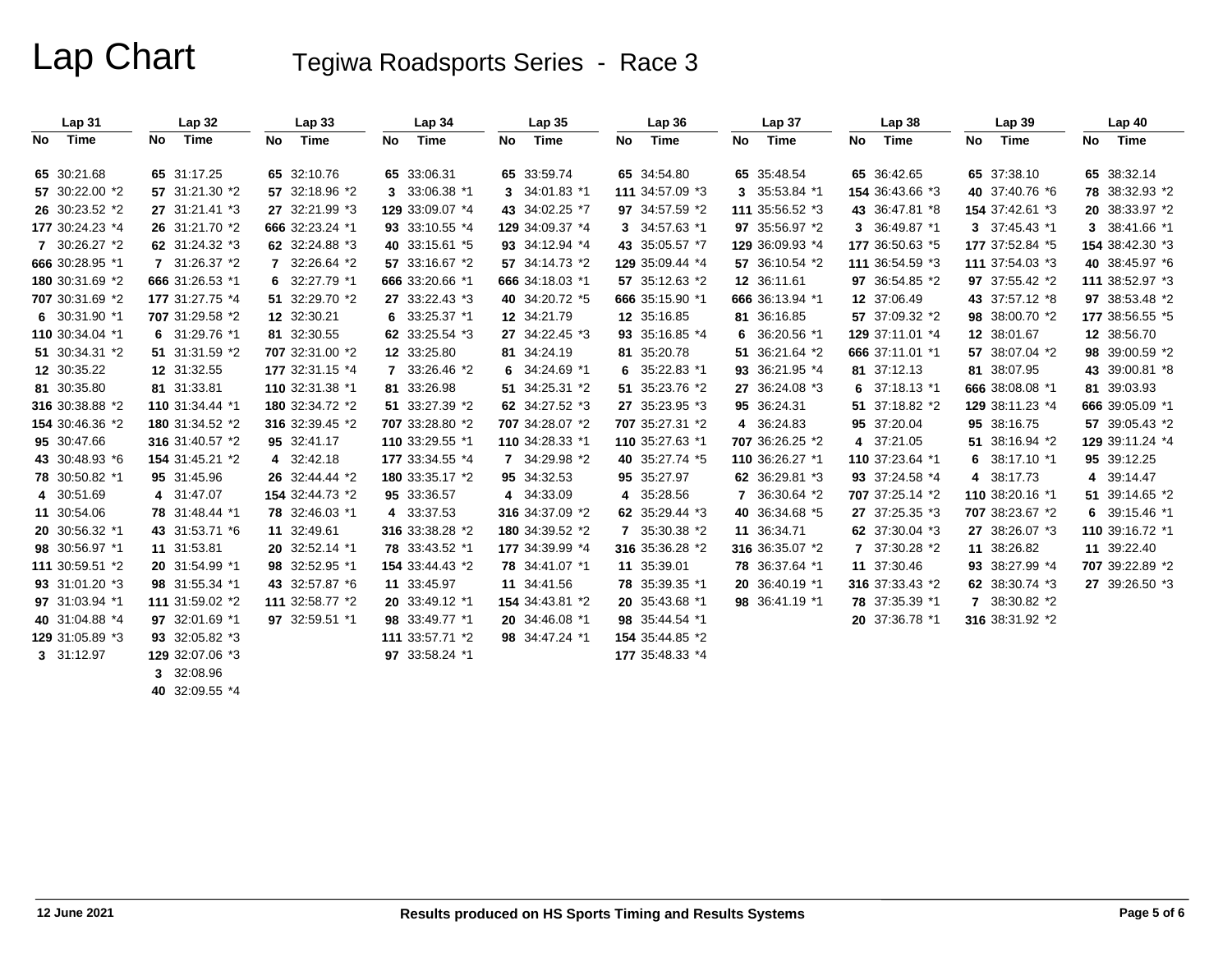| Lap <sub>41</sub> | Lap42           | Lap43           | Lap 44          | Lap <sub>45</sub> | Lap46           | Lap <sub>47</sub> | Lap48           | Lap49      | Lap <sub>50</sub> |
|-------------------|-----------------|-----------------|-----------------|-------------------|-----------------|-------------------|-----------------|------------|-------------------|
| No Time           | Time<br>No      | Time<br>No      | Time<br>No.     | Time<br>No        | Time<br>No      | Time<br>No        | Time<br>No      | Time<br>No | Time<br>No        |
| 65 39:26.74       | 65 40:21.13     | 65 41:14.76     | 65 42:09.73     | 65 43:04.29       | 65 43:59.07     | 65 44:53.66       | 65 45:49.31     |            |                   |
| 93 39:30.59 *5    | 707 40:21.91 *3 | 707 41:20.20 *3 | 110 42:10.45 *2 | 110 43:08.02 *2   | 51 44:01.14 *3  | 57 44:56.73 *3    | 97 45:53.17 *3  |            |                   |
| 7 39:30.79 *3     | 27 40:26.44 *4  | 27 41:26.77 *4  | 11 42:10.92 *1  | 11 43:08.34 *1    | 6 44:01.71 *2   | 6 44:59.90 *2     | 57 45:54.63 *3  |            |                   |
| 316 39:31.17 *3   | 78 40:30.11 *2  | 78 41:27.72 *2  | 129 42:14.25 *5 | 177 43:10.97 *6   | 11 44:04.82 *1  | 11 45:00.30 *1    | 6 45:58.23 *2   |            |                   |
| 78 39:31.28 *2    | 316 40:30.32 *3 | 20 41:28.64 *2  | 43 42:14.80 *9  | 129 43:14.50 *5   | 110 44:06.16 *2 | 51 45:01.64 *3    | 11 45:58.70 *1  |            |                   |
| 20 39:31.49 *2    | 20 40:30.70 *2  | 316 41:29.27 *3 | 707 42:19.97 *3 | 43 43:18.02 *9    | 177 44:13.62 *6 | 40 45:02.13 *8    | 51 45:59.33 *3  |            |                   |
| 62 39:33.28 *4    | 7 40:32.12 *3   | 3 41:29.82 *1   | 78 42:25.52 *2  | 707 43:19.69 *3   | 129 44:14.43 *5 | 110 45:03.77 *2   | 110 46:02.49 *2 |            |                   |
| 3 39:37.42 *1     | 93 40:33.52 *5  | 7 41:31.61 *3   | 20 42:25.91 *2  | 78 43:22.85 *2    | 707 44:19.75 *3 | 129 45:14.96 *5   | 40 46:08.61 *8  |            |                   |
| 154 39:41.40 *3   | 3 40:33.60 *1   | 62 41:34.07 *4  | 3 42:26.90 *1   | 3 43:23.02 *1     | 3 44:19.80 *1   | 177 45:16.77 *6   | 3 46:13.46 *1   |            |                   |
| 111 39:51.03 *3   | 62 40:33.62 *4  | 93 41:35.93 *5  | 27 42:27.61 *4  | 20 43:23.11 *2    | 20 44:20.79 *2  | 3 45:17.08 *1     | 20 46:15.90 *2  |            |                   |
| 40 39:51.03 *6    | 154 40:40.85 *3 | 154 41:40.25 *3 | 316 42:28.02 *3 | 316 43:26.62 *3   | 43 44:21.02 *9  | 20 45:18.43 *2    | 129 46:16.08 *5 |            |                   |
| 97 39:51.52 *2    | 12 40:48.22     | 12 41:43.21     | 7 42:30.30 *3   | 27 43:28.30 *4    | 78 44:21.73 *2  | 78 45:19.85 *2    | 78 46:17.63 *2  |            |                   |
| 12 39:52.12       | 111 40:50.32 *3 | 111 41:49.10 *3 | 62 42:34.14 *4  | 7 43:28.88 *3     | 316 44:24.93 *3 | 707 45:21.08 *3   | 707 46:19.68 *3 |            |                   |
| 98 39:58.29 *2    | 97 40:50.90 *2  | 97 41:49.29 *2  | 93 42:38.07 *5  | 12 43:33.82       | 27 44:28.42 *4  | 316 45:23.56 *3   | 12 46:19.84     |            |                   |
| 177 39:59.96 *5   | 98 40:55.90 *2  | 98 41:52.84 *2  | 12 42:38.70     | 62 43:34.47 *4    | 7 44:28.52 *3   | 12 45:24.10       | 177 46:22.13 *6 |            |                   |
| 81 40:01.59       | 40 40:56.81 *6  | 81 41:53.27     | 154 42:40.53 *3 | 154 43:40.57 *3   | 12 44:28.71     | 43 45:24.68 *9    | 316 46:22.18 *3 |            |                   |
| 666 40:01.94 *1   | 81 40:57.48     | 666 41:55.25 *1 | 40 42:43.95 *7  | 93 43:41.69 *5    | 62 44:34.82 *4  | 7 45:28.20 *3     | 7 46:27.59 *3   |            |                   |
| 57 40:04.45 *2    | 666 40:58.09 *1 | 95 41:59.11     | 111 42:47.61 *3 | 81 43:45.49       | 154 44:39.68 *3 | 27 45:29.85 *4    | 27 46:30.56 *4  |            |                   |
| 43 40:06.93 *8    | 57 41:02.61 *2  | 4 42:01.36      | 97 42:47.75 *2  | 111 43:46.95 *3   | 81 44:41.18     | 62 45:35.04 *4    | 81 46:33.66     |            |                   |
| 95 40:07.68       | 95 41:03.17     | 57 42:01.62 *2  | 81 42:48.84     | 97 43:47.41 *2    | 93 44:43.54 *5  | 81 45:36.66       | 62 46:36.07 *4  |            |                   |
| 4 40:10.82        | 177 41:03.50 *5 | 51 42:06.10 *2  | 98 42:50.37 *2  | 98 43:47.71 *2    | 111 44:45.52 *3 | 154 45:39.91 *3   | 666 46:39.37 *1 |            |                   |
| 129 40:11.68 *4   | 4 41:06.22      | 6 42:06.58 *1   | 666 42:51.50 *1 | 666 43:48.18 *1   | 666 44:45.76 *1 | 666 45:43.11 *1   | 95 46:39.70     |            |                   |
| 51 40:11.73 *2    | 51 41:09.01 *2  | 177 42:07.19 *5 | 95 42:54.58     | 95 43:50.35       | 98 44:45.76 *2  | 95 45:43.86       | 4 46:39.85      |            |                   |
| 6 $40:12.47$ *1   | 6 41:09.92 *1   |                 | 4 42:56.85      | 4 43:51.97        | 95 44:46.23     | 4 45:44.06        | 154 46:40.18 *3 |            |                   |
| 110 40:13.94 *1   | 43 41:10.76 *8  |                 | 57 42:59.71 *2  | 40 43:54.48 *7    | 4 44:46.73      | 111 45:44.91 *3   | 111 46:43.19 *3 |            |                   |
| 11 40:18.06       | 110 41:11.45 *1 |                 | 51 43:03.15 *2  | 57 43:57.71 *2    | 97 44:47.48 *2  | 98 45:45.53 *2    | 93 46:50.50 *5  |            |                   |
|                   | 129 41:13.42 *4 |                 | 6 $43:04.22$ *1 |                   |                 | 93 45:48.48 *5    | 43 48:27.80 *9  |            |                   |
|                   | 11 41:13.62     |                 |                 |                   |                 |                   | 98 48:43.62 *2  |            |                   |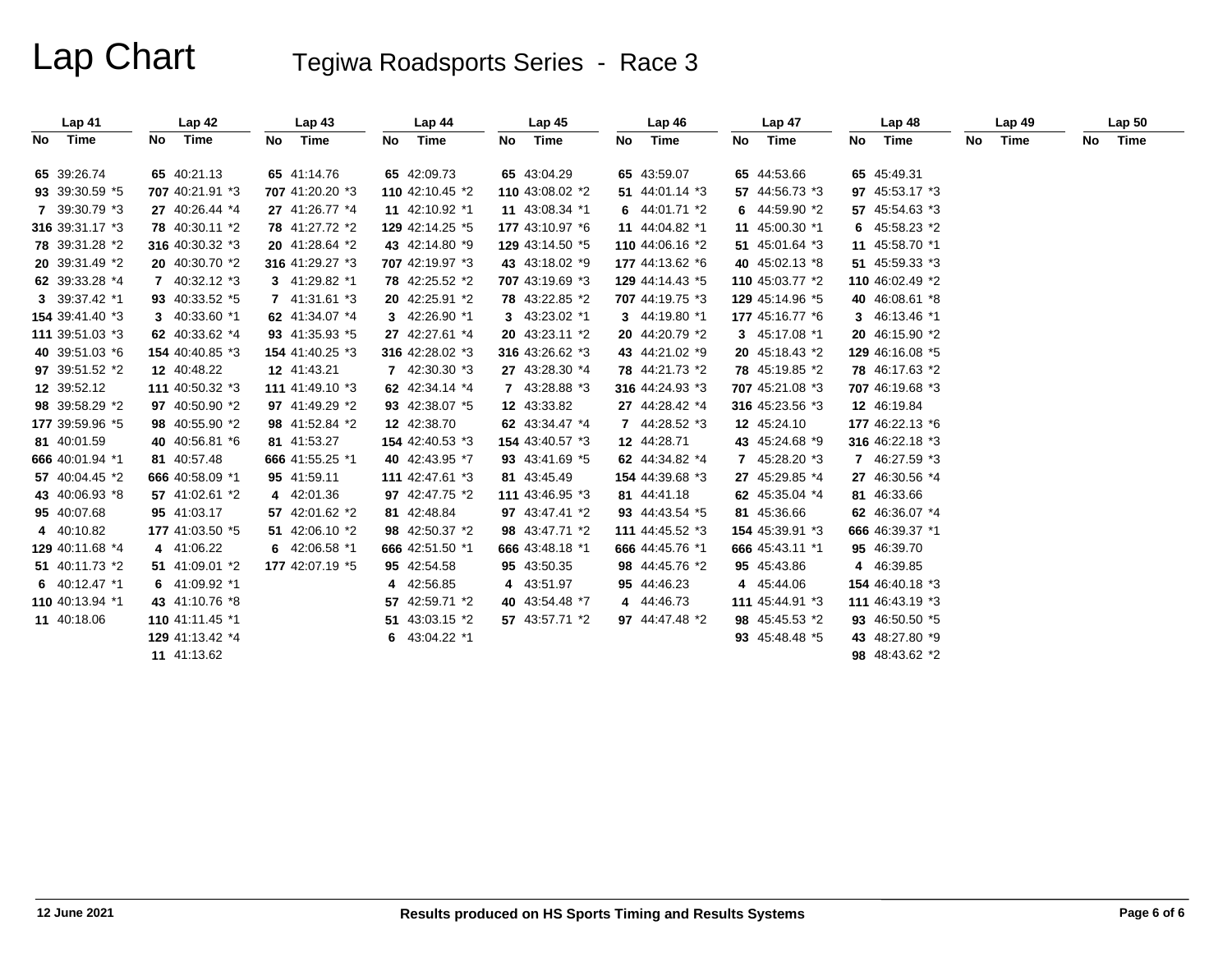## **Tegiwa Roadsports Series**

### **LAP TIMES - Race 3**

| 3                       |              | <b>Charlie AITCHISON</b> |                |              |         |                         |                  |                |                  |                |         |
|-------------------------|--------------|--------------------------|----------------|--------------|---------|-------------------------|------------------|----------------|------------------|----------------|---------|
|                         | Lap          | $\blacktriangleleft$     | $\overline{2}$ | $\mathbf{3}$ | 4       | 5 <sub>5</sub>          | $6\phantom{1}$   | $\overline{7}$ | 8                | 9              | 10      |
|                         | $\mathbf{1}$ | 59.56                    | 56.09          | 56.89        | 56.05   | 55.94                   | 55.47            | 55.62          | 55.51            | 56.04          | 55.91   |
|                         | 11           | 55.12                    | 55.14          | 55.60        | 55.74   | 55.77                   | 57.22            | 57.82          | 55.82            | 57.57          | 55.73   |
|                         | 21           | 55.16                    | 56.38          | 3:01.15      | 58.00   | 56.25                   | 57.60            | 56.36          | 56.37            | 55.76          | 56.93   |
|                         | 31           | 55.76                    | 55.99          | 57.42        | 55.45   | 55.80                   | 56.21            | 56.03          | 55.56            | 56.23          | 55.76   |
|                         | 41           | 56.18                    | 56.22          | 57.08        | 56.12   | 56.78                   | 57.28            | 56.38          |                  |                |         |
| 4                       |              | <b>Chris FREEMAN</b>     |                |              |         |                         |                  |                |                  |                |         |
|                         | Lap          | 1                        | $\overline{2}$ | $\mathbf{3}$ | 4       | $5\phantom{1}$          | 6                | $\overline{7}$ | 8                | 9              | 10      |
|                         | 1            | 59.94                    | 56.66          | 56.53        | 55.44   | 56.04                   | 55.14            | 55.82          | 56.36            | 55.47          | 55.64   |
|                         | 11           | 54.81                    | 55.20          | 55.55        | 56.95   | 55.09                   | 54.97            | 56.13          | 55.70            | 55.45          | 55.50   |
|                         | 21           | 55.51                    | 55.29          | 55.99        | 55.48   | 55.21                   | 55.03            | 55.97          | 55.81            | 55.73          | 2:49.54 |
|                         | 31           | 58.44                    | 55.38          | 55.11        | 55.35   | 55.56                   | 55.47            | 56.27          | 56.22            | 56.68          | 56.74   |
|                         | 41           | 56.35                    | 55.40          | 55.14        | 55.49   | 55.12                   | 54.76            | 57.33          | 55.79            |                |         |
| 5                       |              | <b>Jamie McHUGH</b>      |                |              |         |                         |                  |                |                  |                |         |
|                         | Lap          | $\sim$ 1                 | $\overline{2}$ | $\mathbf{3}$ | 4       | 5                       | 6                | $\mathbf{7}$   | 8                | 9              | 10      |
|                         | $1 \quad$    | 1:00.31                  | 58.60          | 57.91        | 58.09   | 57.29                   | 56.73            | 57.07          | 56.93            | 5:43.80        |         |
| 6                       |              | <b>Phil DRYBURGH</b>     |                |              |         |                         |                  |                |                  |                |         |
|                         | Lap          | $\blacktriangleleft$     | $\overline{2}$ | $\mathbf{3}$ | 4       | $\sqrt{5}$              | 6                | $\mathbf{7}$   | 8                | $\overline{9}$ | 10      |
|                         | 1            | 1:00.02                  | 56.13          | 55.48        | 55.90   | 55.77                   | 55.96            | 56.37          | 56.14            | 55.77          | 55.98   |
|                         | 11           | 55.54                    | 55.51          | 55.94        | 55.43   | 55.66                   | 55.99            | 55.71          | 55.44            | 57.13          | 56.14   |
|                         | 21           | 55.01                    | 56.10          | 55.44        | 3:03.61 | 1:01.54                 | 58.02            | 58.90          | 58.07            | 57.69          | 59.43   |
|                         | 31           | 57.86                    | 58.03          | 57.58        | 59.32   | 58.14                   | 57.73            | 57.57          | 58.97            | 58.36          | 57.01   |
|                         | 41           | 57.45                    | 56.66          | 57.64        | 57.49   | 58.19                   | 58.33            |                |                  |                |         |
| $\overline{\mathbf{r}}$ |              | <b>Mathew MANDIPIRA</b>  |                |              |         |                         |                  |                |                  |                |         |
|                         | Lap          | $\blacktriangleleft$     | $\overline{2}$ | 3            | 4       | $\overline{\mathbf{5}}$ | 6                | $\overline{7}$ | 8                | 9              | 10      |
|                         | $\mathbf{1}$ | 1:01.43                  | 59.56          | 58.63        | 57.64   | 58.37                   | 58.50            | 58.01          | 58.79            | 58.00          | 58.44   |
|                         | 11           | 57.60                    | 57.49          | 57.62        | 57.15   | 58.40                   | 59.22            | 58.15          | 57.54            | 57.62          | 58.36   |
|                         | 21           | 58.41                    | 58.13          | 57.94        | 57.77   | 58.03                   | 57.73            | 57.73          | 2:59.08          | 1:06.15        | 1:00.10 |
|                         | 31           | 1:00.27                  | 59.82          | 1:03.52      | 1:00.40 | 1:00.26                 | 59.64            | 1:00.54        | 59.97            | 1:01.33        | 59.49   |
|                         | 41           | 58.69                    | 58.58          | 59.64        | 59.68   | 59.39                   |                  |                |                  |                |         |
| 11                      |              | <b>Olly SAMWAYS</b>      |                |              |         |                         |                  |                |                  |                |         |
|                         | Lap          | 1                        | $\overline{2}$ | 3            | 4       | $\overline{\mathbf{5}}$ | $\boldsymbol{6}$ | $\overline{7}$ | $\boldsymbol{8}$ | 9              | 10      |
|                         | 1            | 57.99                    | 55.72          | 55.39        | 55.82   | 55.56                   | 55.13            | 55.79          | 55.23            | 56.24          | 55.32   |
|                         | 11           | 55.87                    | 55.43          | 55.61        | 55.48   | 55.95                   | 57.12            | 56.47          | 55.54            | 56.27          | 55.46   |
|                         | 21           | 55.41                    | 56.84          | 55.23        | 55.49   | 56.89                   | 55.52            | 55.62          | 56.32            | 55.83          | 56.10   |
|                         | 31           | 2:54.75                  | 59.75          | 55.80        | 56.36   | 55.59                   | 57.45            | 55.70          | 55.75            | 56.36          | 55.58   |
|                         | 41           | 55.66                    | 55.56          | 57.30        | 57.42   | 56.48                   | 55.48            | 58.40          |                  |                |         |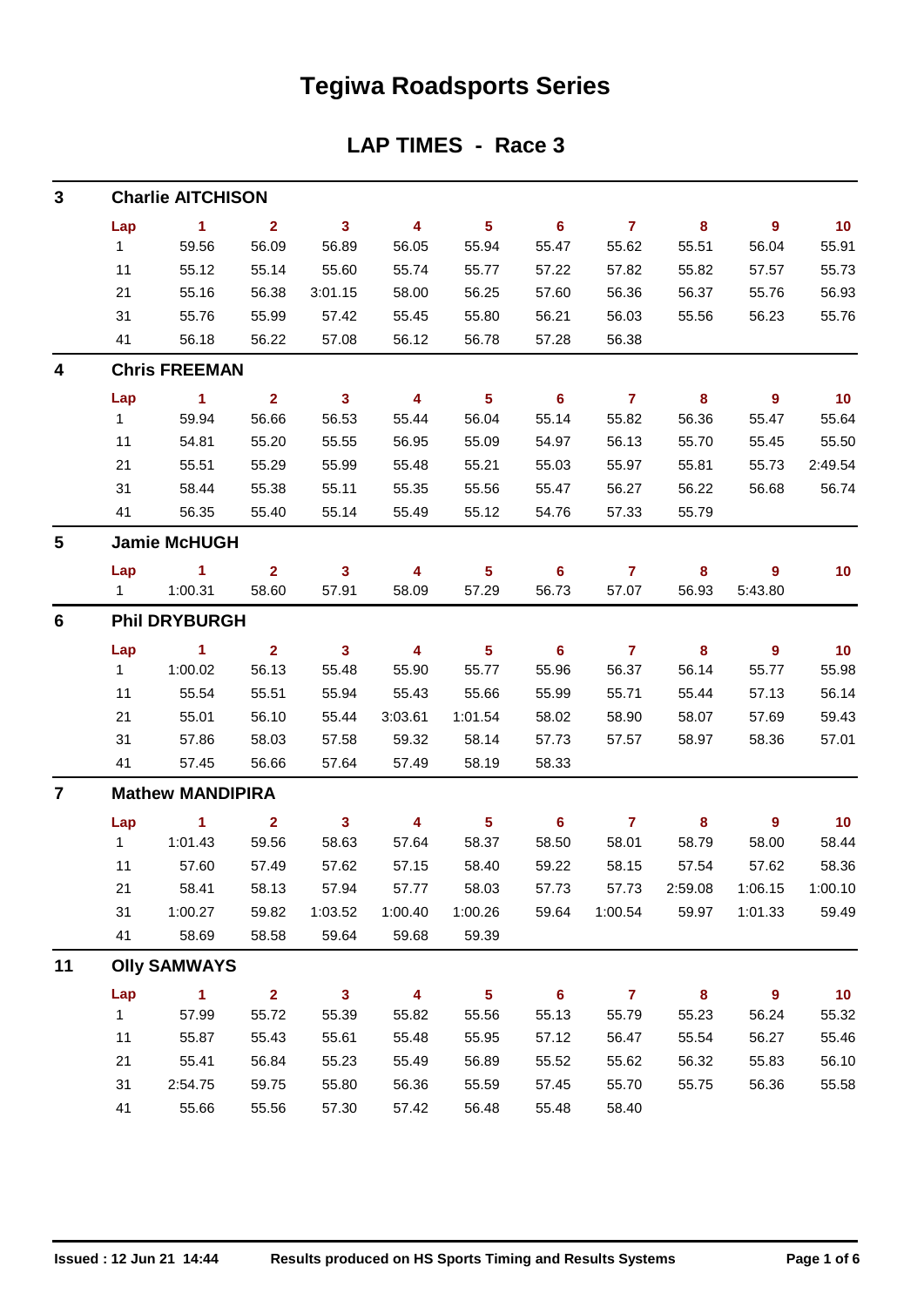| 12 |              | <b>Liam CRILLY</b>      |                    |                    |                         |                         |                    |                |                  |                    |                    |
|----|--------------|-------------------------|--------------------|--------------------|-------------------------|-------------------------|--------------------|----------------|------------------|--------------------|--------------------|
|    | Lap          | $\mathbf{1}$            | 2 <sup>1</sup>     | $\mathbf{3}$       | $\overline{\mathbf{4}}$ | 5 <sup>5</sup>          | 6                  | $\mathbf{7}$   | 8                | $\overline{9}$     | 10                 |
|    | 1            | 57.32                   | 54.89              | 54.75              | 54.37                   | 54.76                   | 54.20              | 54.86          | 54.79            | 54.39              | 54.95              |
|    | 11           | 54.94                   | 55.23              | 54.74              | 54.38                   | 55.29                   | 55.98              | 55.82          | 54.83            | 54.64              | 54.99              |
|    | 21           | 55.14                   | 55.62              | 55.00              | 54.70                   | 54.83                   | 54.49              | 54.59          | 56.50            | 55.34              | 2:59.07            |
|    | 31           | 57.65                   | 57.33              | 57.66              | 55.59                   | 55.99                   | 55.06              | 54.76          | 54.88            | 55.18              | 55.03              |
|    | 41           | 55.42                   | 56.10              | 54.99              | 55.49                   | 55.12                   | 54.89              | 55.39          | 55.74            |                    |                    |
| 20 |              | <b>Nick GOUGH</b>       |                    |                    |                         |                         |                    |                |                  |                    |                    |
|    | Lap          | 1                       | $\overline{2}$     | $\mathbf{3}$       | $\overline{\mathbf{4}}$ | $\overline{\mathbf{5}}$ | 6                  | $\mathbf{7}$   | 8                | $\overline{9}$     | 10 <sub>1</sub>    |
|    | $\mathbf{1}$ | 1:01.47                 | 59.60              | 57.33              | 57.55                   | 57.71                   | 58.09              | 57.78          | 56.75            | 57.22              | 57.58              |
|    | 11           | 56.47                   | 56.59              | 57.24              | 57.06                   | 57.47                   | 57.46              | 58.87          | 57.08            | 57.11              | 58.72              |
|    | 21           | 57.86                   | 58.18              | 58.06              | 57.81                   | 2:54.00                 | 1:00.24            | 57.32          | 57.04            | 57.19              | 57.73              |
|    | 31           | 58.67                   | 57.15              | 56.98              | 56.96                   | 57.60                   | 56.51              | 56.59          | 57.19            | 57.52              | 59.21              |
|    | 41           | 57.94                   | 57.27              | 57.20              | 57.68                   | 57.64                   | 57.47              |                |                  |                    |                    |
| 23 |              | <b>Matt CREED</b>       |                    |                    |                         |                         |                    |                |                  |                    |                    |
|    | Lap          | $\blacktriangleleft$    | 2 <sup>1</sup>     | $\mathbf{3}$       | 4                       | $5\phantom{a}$          | 6                  | $\mathbf{7}$   | 8                | 9                  | 10 <sub>1</sub>    |
|    | 1            | 58.72                   | 56.27              | 56.44              | 56.37                   | 56.18                   | 56.67              | 56.66          | 58.76            | 56.36              | 57.22              |
|    | 11           | 56.42                   | 56.23              | 56.54              | 57.32                   |                         |                    |                |                  |                    |                    |
| 26 |              | <b>Jonathan HAYES</b>   |                    |                    |                         |                         |                    |                |                  |                    |                    |
|    | Lap          | $\blacktriangleleft$    | $\overline{2}$     | $\mathbf{3}$       | $\overline{\mathbf{4}}$ | $5\phantom{a}$          | 6                  | $\overline{7}$ | 8                | 9                  | 10                 |
|    | 1            | 1:00.57                 | 1:10.56            | 57.62              | 58.01                   | 56.66                   | 56.98              | 55.91          | 57.11            | 56.78              | 56.00              |
|    | 11           | 57.34                   | 58.35              | 57.45              | 56.88                   | 58.68                   | 58.07              | 58.09          | 56.72            | 3:02.65            | 1:06.25            |
|    | 21           | 58.78                   | 58.07              | 57.71              | 57.50                   | 57.48                   | 59.08              | 57.14          | 58.20            | 57.66              | 58.18              |
|    | 31           | 1:22.74                 |                    |                    |                         |                         |                    |                |                  |                    |                    |
| 27 |              | <b>Stephen AYRES</b>    |                    |                    |                         |                         |                    |                |                  |                    |                    |
|    | Lap          | $\mathbf{1}$            | $\overline{2}$     | 3                  | 4                       | 5 <sub>5</sub>          | 6                  | $\mathbf{7}$   | 8                | 9                  | 10 <sub>1</sub>    |
|    | 1            | 1:02.91                 | 1:00.55            | 1:01.09            | 59.96                   | 59.33                   | 1:00.14            | 59.92          | 59.30            | 1:00.14            | 1:00.09            |
|    | 11           | 59.78<br>1:00.97        | 59.33              | 59.92              | 59.63                   | 1:00.84                 | 1:00.70            | 59.90<br>59.88 | 59.61            | 59.62              | 59.90              |
|    | 21<br>31     | 1:00.44                 | 3:02.74<br>1:00.02 | 1:04.44<br>1:01.50 | 1:00.53<br>1:00.13      | 1:00.39<br>1:01.27      | 1:00.14<br>1:00.72 | 1:00.43        | 1:00.21<br>59.94 | 1:00.04<br>1:00.33 | 1:00.58<br>1:00.84 |
|    | 41           | 1:00.69                 | 1:00.12            | 1:01.43            | 1:00.71                 |                         |                    |                |                  |                    |                    |
| 29 |              | <b>Matthew WEYMOUTH</b> |                    |                    |                         |                         |                    |                |                  |                    |                    |
|    | Lap          | 1                       | $\mathbf{2}$       | $\mathbf{3}$       | 4                       | 5 <sub>5</sub>          | 6                  | $\mathbf{7}$   | 8                | 9                  | 10 <sub>1</sub>    |
|    | $\mathbf 1$  | 56.31                   | 54.69              | 55.04              | 54.52                   | 54.45                   | 54.26              | 54.26          | 53.97            | 54.15              | 55.26              |
|    | 11           | 54.81                   | 54.11              | 54.81              | 54.63                   | 54.16                   | 55.27              | 54.67          | 55.03            | 54.69              |                    |
| 31 |              | <b>Andy CHAPMAN</b>     |                    |                    |                         |                         |                    |                |                  |                    |                    |
|    | Lap          | 1                       | $\overline{2}$     | $\mathbf{3}$       | 4                       | $\overline{\mathbf{5}}$ | 6                  | $\mathbf{7}$   | 8                | 9                  | 10                 |
|    | 1            | 59.71                   | 56.33              | 55.86              | 56.41                   | 56.70                   | 55.91              | 55.93          | 56.26            | 57.45              | 57.71              |
|    | 11           | 56.46                   | 56.74              | 56.90              | 57.92                   | 59.79                   | 1:01.10            |                |                  |                    |                    |
| 40 |              | <b>Adam AJIS</b>        |                    |                    |                         |                         |                    |                |                  |                    |                    |
|    | Lap          | 1                       | $\mathbf{2}$       | $\mathbf{3}$       | 4                       | 5                       | 6                  | $\mathbf{7}$   | 8                | 9                  | 10                 |
|    | $\mathbf{1}$ | 1:05.25                 | 1:03.65            | 1:03.57            | 1:03.34                 | 1:03.10                 | 1:04.62            | 1:04.44        | 1:02.58          | 1:02.54            | 1:02.38            |
|    | 11           | 1:04.14                 | 1:02.48            | 1:03.22            | 1:03.69                 | 1:02.87                 | 1:02.94            | 1:02.69        | 1:02.11          | 1:02.11            | 1:03.09            |
|    | 21           | 1:03.50                 | 1:04.26            | 1:02.69            | 1:02.80                 | 3:17.48                 | 1:10.68            | 1:05.97        | 1:04.67          | 1:06.06            | 1:05.11            |
|    | 31           | 1:07.02                 | 1:06.94            | 1:06.08            | 1:05.21                 | 1:05.06                 | 1:05.78            | 1:47.14        | 1:10.53          | 1:07.65            | 1:06.48            |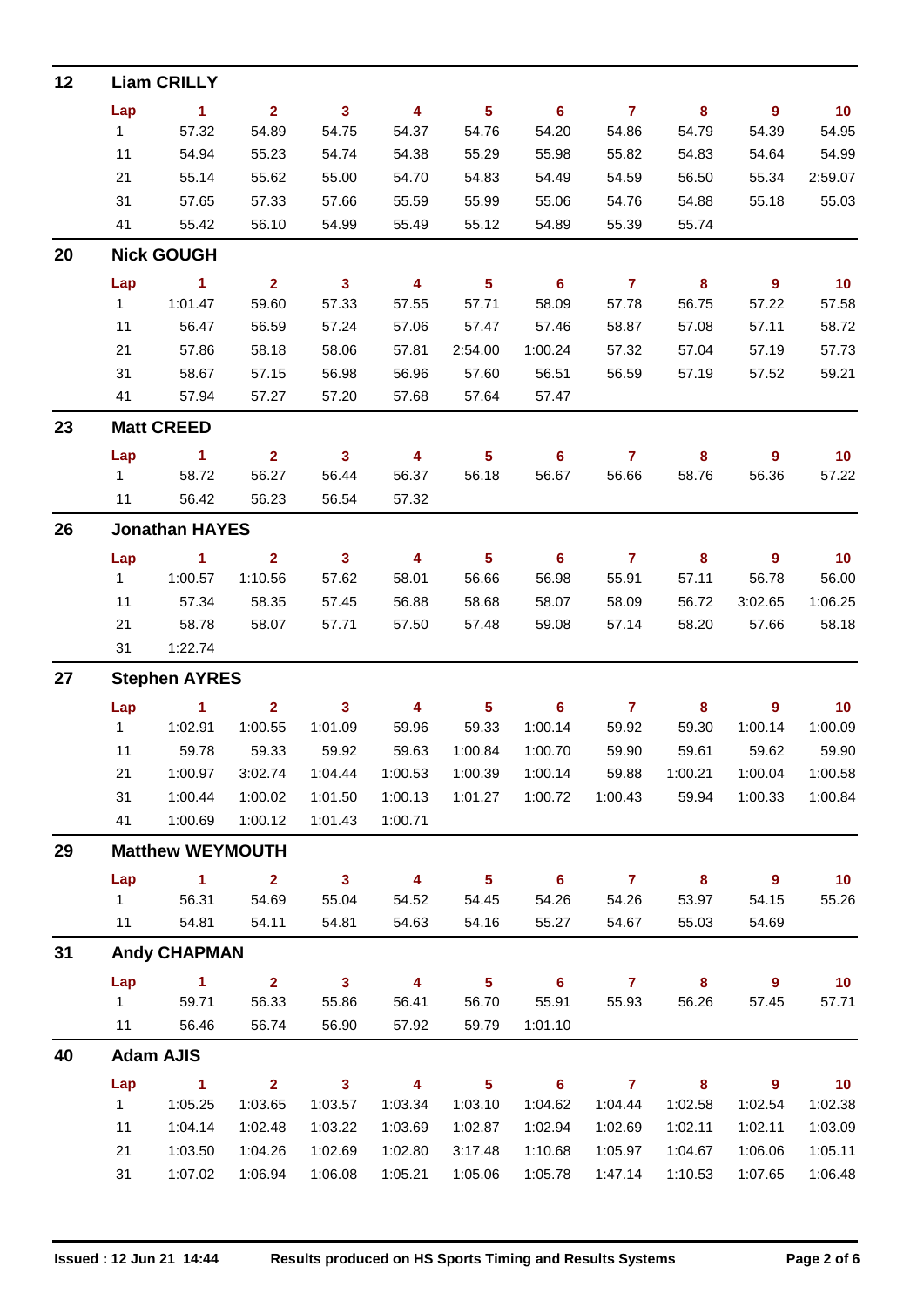| 43 |              | <b>Mike OLDKNOW</b>      |                |                         |                         |                         |                |                         |          |                  |                 |
|----|--------------|--------------------------|----------------|-------------------------|-------------------------|-------------------------|----------------|-------------------------|----------|------------------|-----------------|
|    | Lap          | 1                        | $\overline{2}$ | $\overline{\mathbf{3}}$ | 4                       | $5\phantom{a}$          | 6              | $\mathbf{7}$            | 8        | $\boldsymbol{9}$ | 10              |
|    | $\mathbf{1}$ | 1:43.67                  | 1:15.09        | 1:06.37                 | 1:05.75                 | 1:05.23                 | 1:05.78        | 1:04.15                 | 1:04.54  | 1:05.22          | 1:05.12         |
|    | 11           | 1:04.73                  | 1:04.86        | 1:05.17                 | 1:05.36                 | 1:04.87                 | 1:06.35        | 1:04.80                 | 1:07.01  | 3:29.14          | 1:12.25         |
|    | 21           | 1:04.92                  | 1:06.20        | 1:06.56                 | 1:04.19                 | 1:04.07                 | 1:04.78        | 1:04.16                 | 1:04.38  | 1:03.32          | 1:42.24         |
|    | 31           | 1:09.31                  | 1:03.69        | 1:06.12                 | 1:03.83                 | 1:04.04                 | 1:03.22        | 1:03.00                 | 1:03.66  | 1:03.12          |                 |
| 51 |              | <b>Nathalie McGLOIN</b>  |                |                         |                         |                         |                |                         |          |                  |                 |
|    | Lap          | 1                        | $\overline{2}$ | $\overline{\mathbf{3}}$ | 4                       | $5\phantom{a}$          | 6              | $\overline{7}$          | 8        | $\mathbf{9}$     | 10              |
|    | $\mathbf{1}$ | 1:01.30                  | 1:00.04        | 58.30                   | 57.27                   | 58.00                   | 59.91          | 58.49                   | 1:01.56  | 59.05            | 58.91           |
|    | 11           | 58.58                    | 59.65          | 59.62                   | 58.35                   | 58.87                   | 59.58          | 57.79                   | 1:00.74  | 59.05            | 2:57.21         |
|    | 21           | 1:01.63                  | 57.56          | 58.37                   | 59.70                   | 58.18                   | 57.88          | 57.74                   | 57.22    | 57.15            | 57.28           |
|    | 31           | 58.11                    | 57.69          | 57.92                   | 58.45                   | 57.88                   | 57.18          | 58.12                   | 57.71    | 57.08            | 57.28           |
|    | 41           | 57.09                    | 57.05          | 57.99                   | 1:00.50                 | 57.69                   |                |                         |          |                  |                 |
| 57 |              | <b>Jonathan ATKINSON</b> |                |                         |                         |                         |                |                         |          |                  |                 |
|    | Lap          | 1                        | $\mathbf{2}$   | $\overline{\mathbf{3}}$ | 4                       | $\overline{\mathbf{5}}$ | $6\phantom{1}$ | $\overline{7}$          | $\bf{8}$ | $\boldsymbol{9}$ | 10              |
|    | 1            | 1:02.44                  | 59.85          | 58.21                   | 57.36                   | 57.64                   | 59.10          | 57.44                   | 57.53    | 57.41            | 57.36           |
|    | 11           | 59.28                    | 58.56          | 57.62                   | 57.94                   | 59.19                   | 59.92          | 57.94                   | 57.61    | 57.57            | 58.02           |
|    | 21           | 57.67                    | 2:59.94        | 1:01.47                 | 57.91                   | 58.00                   | 57.95          | 58.55                   | 57.56    | 58.33            | 59.30           |
|    | 31           | 57.66                    | 57.71          | 58.06                   | 57.90                   | 57.91                   | 58.78          | 57.72                   | 58.39    | 59.02            | 58.16           |
|    | 41           | 59.01                    | 58.09          | 58.00                   | 59.02                   | 57.90                   |                |                         |          |                  |                 |
| 62 |              | <b>Andy GAY</b>          |                |                         |                         |                         |                |                         |          |                  |                 |
|    | Lap          | 1                        | $\overline{2}$ | $\mathbf{3}$            | 4                       | $5\phantom{a}$          | 6              | $\overline{\mathbf{r}}$ | 8        | 9                | 10              |
|    | 1            | 1:03.05                  | 1:00.51        | 1:00.69                 | 59.98                   | 59.13                   | 59.53          | 59.50                   | 1:00.36  | 59.63            | 59.54           |
|    | 11           | 59.97                    | 1:00.06        | 59.94                   | 59.88                   | 1:01.03                 | 1:01.01        | 1:01.09                 | 1:01.00  | 59.85            | 1:01.39         |
|    | 21           | 1:00.03                  | 1:03.05        | 1:00.48                 | 2:55.14                 | 1:04.45                 | 1:00.26        | 1:00.12                 | 1:01.48  | 1:03.02          | 1:00.56         |
|    | 31           | 1:00.66                  | 1:01.98        | 1:01.92                 | 1:00.37                 | 1:00.23                 | 1:00.70        | 1:02.54                 | 1:00.34  | 1:00.45          | 1:00.07         |
|    | 41           | 1:00.33                  | 1:00.35        | 1:00.22                 | 1:01.03                 |                         |                |                         |          |                  |                 |
| 65 |              | <b>Christopher MILLS</b> |                |                         |                         |                         |                |                         |          |                  |                 |
|    | Lap          | $\mathbf{1}$             | $\overline{2}$ | $\mathbf{3}$            | $\overline{\mathbf{4}}$ | $5\phantom{a}$          | $6\phantom{1}$ | $\overline{7}$          | $\bf{8}$ | 9                | 10 <sub>1</sub> |
|    | 1            | 54.89                    | 53.28          | 53.61                   | 53.72                   | 53.44                   | 53.88          | 54.74                   | 53.74    | 53.81            | 54.49           |
|    | 11           | 54.66                    | 54.14          | 54.02                   | 53.32                   | 53.96                   | 54.52          | 53.74                   | 54.12    | 56.86            | 54.23           |
|    | 21           | 3:07.72                  | 58.06          | 53.17                   | 53.80                   | 54.35                   | 53.32          | 53.93                   | 55.79    | 56.25            | 54.96           |
|    | 31           | 55.44                    | 55.57          | 53.51                   | 55.55                   | 53.43                   | 55.06          | 53.74                   | 54.11    | 55.45            | 54.04           |
|    | 41           | 54.60                    | 54.39          | 53.63                   | 54.97                   | 54.56                   | 54.78          | 54.59                   | 55.65    |                  |                 |
| 78 |              | <b>Jonathan PACKER</b>   |                |                         |                         |                         |                |                         |          |                  |                 |
|    | Lap          | $\mathbf{1}$             | 2 <sup>1</sup> | 3 <sup>1</sup>          | 4                       | $5\phantom{.0}$         | $6\phantom{1}$ | $\overline{7}$          | 8        | 9                | 10 <sub>1</sub> |
|    | 1            | 1:02.05                  | 57.70          | 57.34                   | 56.87                   | 57.04                   | 56.72          | 57.20                   | 56.93    | 57.13            | 57.22           |
|    | 11           | 57.22                    | 56.96          | 57.08                   | 57.06                   | 57.69                   | 57.31          | 58.65                   | 57.54    | 58.10            | 57.16           |
|    | 21           | 58.00                    | 57.54          | 57.70                   | 57.29                   | 57.09                   | 2:53.23        | 1:00.39                 | 57.61    | 58.54            | 57.32           |
|    | 31           | 57.62                    | 57.59          | 57.49                   | 57.55                   | 58.28                   | 58.29          | 57.75                   | 57.54    | 58.35            | 58.83           |
|    | 41           | 57.61                    | 57.80          | 57.33                   | 58.88                   | 58.12                   | 57.78          |                         |          |                  |                 |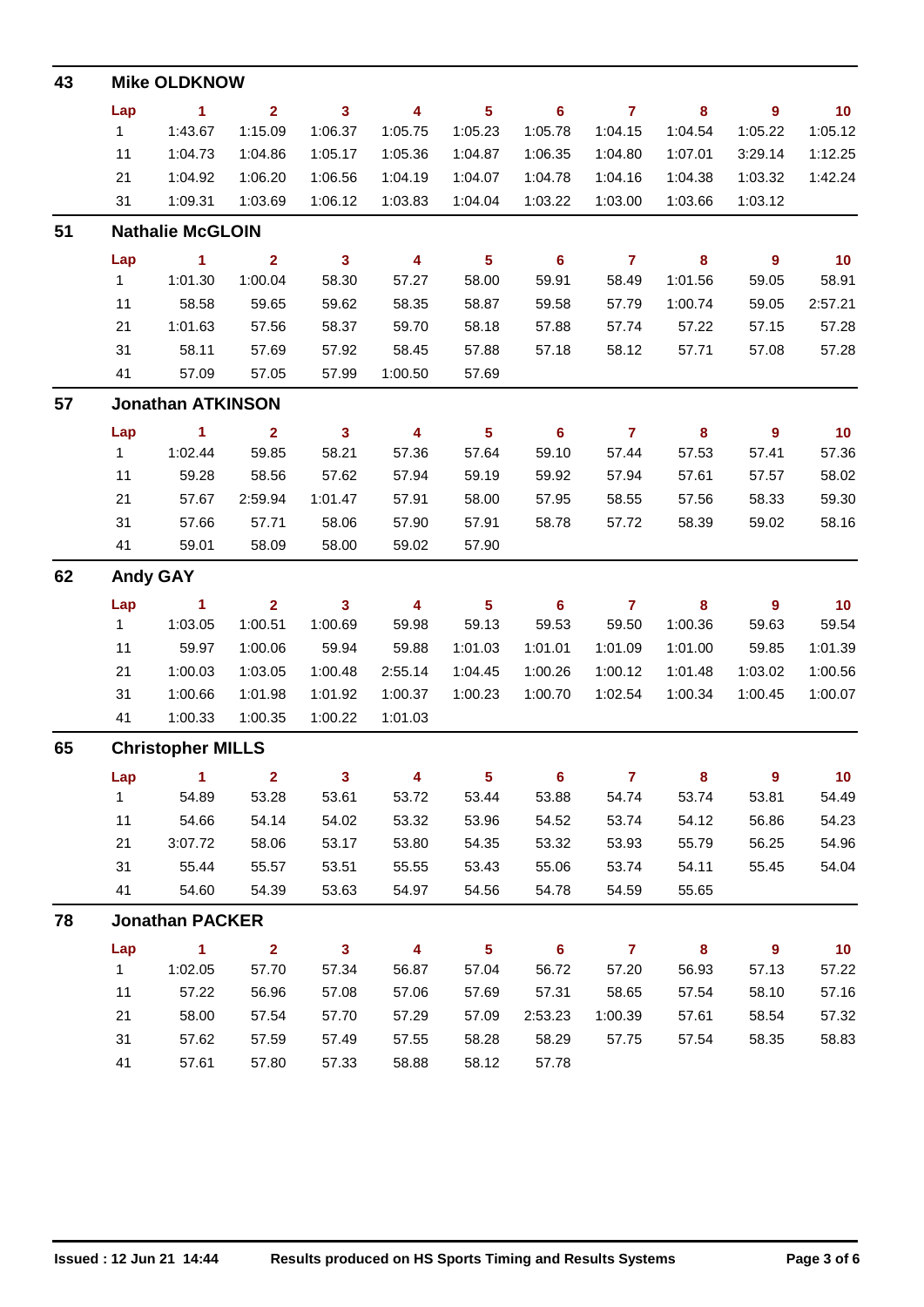| 81  |              | <b>Lewis ROSE</b>       |                |              |                         |                         |                |                |         |                  |                 |
|-----|--------------|-------------------------|----------------|--------------|-------------------------|-------------------------|----------------|----------------|---------|------------------|-----------------|
|     | Lap          | $\blacktriangleleft$    | 2 <sup>1</sup> | $\mathbf{3}$ | 4                       | $5\phantom{.0}$         | 6              | $\overline{7}$ | 8       | $\mathbf{9}$     | 10              |
|     | $\mathbf{1}$ | 57.97                   | 55.20          | 54.92        | 54.70                   | 54.57                   | 54.57          | 54.73          | 55.41   | 54.53            | 54.77           |
|     | 11           | 55.27                   | 54.84          | 55.43        | 55.14                   | 54.80                   | 55.17          | 57.14          | 55.16   | 54.85            | 55.07           |
|     | 21           | 55.61                   | 55.29          | 55.56        | 55.65                   | 54.76                   | 57.33          | 54.80          | 2:50.78 | 58.41            | 55.53           |
|     | 31           | 55.81                   | 58.01          | 56.74        | 56.43                   | 57.21                   | 56.59          | 56.07          | 55.28   | 55.82            | 55.98           |
|     | 41           | 57.66                   | 55.89          | 55.79        | 55.57                   | 56.65                   | 55.69          | 55.48          | 57.00   |                  |                 |
| 93  |              | <b>Kristian GOODALL</b> |                |              |                         |                         |                |                |         |                  |                 |
|     | Lap          | $\blacktriangleleft$    | $\overline{2}$ | $\mathbf{3}$ | $\overline{\mathbf{4}}$ | $5\phantom{.0}$         | 6              | $\mathbf{7}$   | 8       | $\mathbf{9}$     | 10              |
|     | $\mathbf{1}$ | 1:03.69                 | 1:00.62        | 1:01.15      | 1:00.04                 | 59.68                   | 59.49          | 59.37          | 59.47   | 1:00.00          | 59.95           |
|     | 11           | 59.48                   | 59.38          | 1:00.10      | 59.47                   | 1:01.01                 | 1:00.68        | 1:00.55        | 1:07.18 | 1:01.45          | 59.95           |
|     | 21           | 59.17                   | 59.97          | 1:01.52      | 58.64                   | 3:19.23                 | 1:09.99        | 1:05.29        | 1:04.74 | 1:04.62          | 1:04.73         |
|     | 31           | 1:02.39                 | 1:03.91        | 1:05.10      | 1:02.63                 | 1:03.41                 | 1:02.60        | 1:02.93        | 1:02.41 | 1:02.14          | 1:03.62         |
|     | 41           | 1:01.85                 | 1:04.94        | 1:02.02      |                         |                         |                |                |         |                  |                 |
| 95  |              | <b>Andy BAYLIE</b>      |                |              |                         |                         |                |                |         |                  |                 |
|     | Lap          | $\blacktriangleleft$    | 2 <sup>1</sup> | $\mathbf{3}$ | 4                       | $\overline{\mathbf{5}}$ | 6              | $\mathbf{7}$   | 8       | $\mathbf{9}$     | 10              |
|     | 1            | 57.98                   | 55.83          | 55.45        | 55.40                   | 55.54                   | 55.10          | 55.76          | 54.99   | 54.99            | 55.13           |
|     | 11           | 55.22                   | 55.89          | 55.20        | 56.76                   | 55.88                   | 55.80          | 55.27          | 56.50   | 56.68            | 55.56           |
|     | 21           | 56.05                   | 55.96          | 55.54        | 55.62                   | 55.94                   | 55.31          | 55.41          | 55.33   | 55.76            | 56.72           |
|     | 31           | 2:52.74                 | 58.30          | 55.21        | 55.40                   | 55.96                   | 55.44          | 56.34          | 55.73   | 56.71            | 55.50           |
|     | 41           | 55.43                   | 55.49          | 55.94        | 55.47                   | 55.77                   | 55.88          | 57.63          | 55.84   |                  |                 |
| 97  |              | <b>David CONNELL</b>    |                |              |                         |                         |                |                |         |                  |                 |
|     | Lap          | $\blacksquare$ 1        | 2 <sup>1</sup> | $\mathbf{3}$ | 4                       | $5\phantom{.0}$         | 6              | $\overline{7}$ | 8       | $\boldsymbol{9}$ | 10              |
|     | $\mathbf{1}$ | 59.58                   | 57.80          | 57.70        | 57.39                   | 57.84                   | 57.30          | 58.45          | 57.55   | 57.23            | 58.04           |
|     | 11           | 56.98                   | 57.06          | 58.33        | 57.54                   | 58.02                   | 58.53          | 59.86          | 57.76   | 57.96            | 57.88           |
|     | 21           | 58.10                   | 57.49          | 59.83        | 58.69                   | 57.68                   | 59.32          | 2:51.92        | 1:01.52 | 57.96            | 57.79           |
|     | 31           | 57.75                   | 57.82          | 58.73        | 59.35                   | 59.38                   | 57.88          | 1:00.57        | 58.06   | 58.04            | 59.38           |
|     | 41           | 58.39                   | 58.46          | 59.66        | 1:00.07                 | 1:05.69                 |                |                |         |                  |                 |
| 98  |              | <b>Rory BAPTISTE</b>    |                |              |                         |                         |                |                |         |                  |                 |
|     | Lap          | $\blacktriangleleft$    | 2 <sup>1</sup> | $\mathbf{3}$ | 4                       | $5\phantom{a}$          | 6              | $\overline{7}$ | 8       | $\boldsymbol{9}$ | 10              |
|     | $\mathbf{1}$ | 59.08                   | 56.37          | 57.03        | 58.41                   | 56.90                   | 56.27          | 56.35          | 56.35   | 56.50            | 56.63           |
|     | 11           | 56.57                   | 56.44          | 56.09        | 56.54                   | 57.99                   | 57.71          | 57.93          | 57.16   | 57.56            | 3:09.02         |
|     | 21           | 1:00.38                 | 56.78          | 57.41        | 57.86                   | 58.40                   | 57.39          | 57.78          | 57.17   | 58.19            | 58.56           |
|     | 31           | 58.37                   | 57.61          | 56.82        | 57.47                   | 57.30                   | 56.65          | 1:19.51        | 59.89   | 57.70            | 57.61           |
|     | 41           | 56.94                   | 57.53          | 57.34        | 58.05                   | 59.77                   | 58.09          |                |         |                  |                 |
| 110 |              | <b>John MAWDSLEY</b>    |                |              |                         |                         |                |                |         |                  |                 |
|     | Lap          | $\blacktriangleleft$    | $\overline{2}$ | $\mathbf{3}$ | $\overline{\mathbf{4}}$ | $5\phantom{a}$          | $6\phantom{a}$ | $\overline{7}$ | 8       | 9                | 10 <sub>1</sub> |
|     | $\mathbf{1}$ | 59.86                   | 55.91          | 55.99        | 56.05                   | 55.92                   | 56.01          | 56.01          | 56.36   | 57.30            | 57.22           |
|     | 11           | 56.49                   | 56.53          | 55.53        | 55.75                   | 55.79                   | 58.79          | 55.42          | 55.94   | 55.82            | 56.26           |
|     | 21           | 56.86                   | 56.08          | 55.80        | 2:59.59                 | 1:03.28                 | 58.61          | 57.60          | 57.59   | 57.48            | 57.22           |
|     | 31           | 1:00.40                 | 56.94          | 58.17        | 58.78                   | 59.30                   | 58.64          | 57.37          | 56.52   | 56.56            | 57.22           |
|     | 41           | 57.51                   | 59.00          | 57.57        | 58.14                   | 57.61                   | 58.72          |                |         |                  |                 |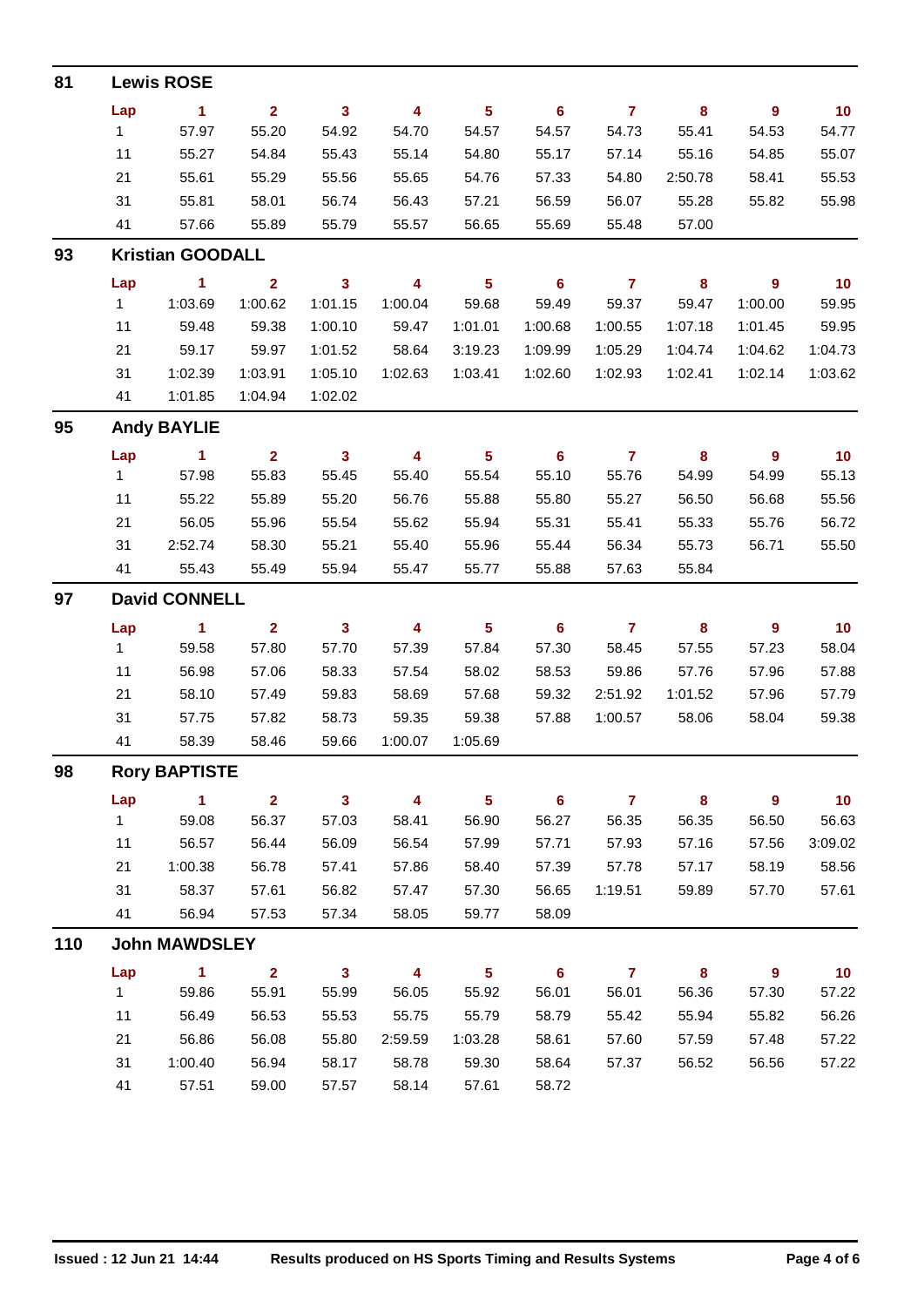| 111 |              | <b>Ed TURNER</b>        |                |                         |                         |                         |                |                |         |                  |         |
|-----|--------------|-------------------------|----------------|-------------------------|-------------------------|-------------------------|----------------|----------------|---------|------------------|---------|
|     | Lap          | $\blacktriangleleft$    | $\overline{2}$ | $\mathbf{3}$            | 4                       | $5\phantom{a}$          | 6              | $\mathbf{7}$   | 8       | $\boldsymbol{9}$ | 10      |
|     | $\mathbf{1}$ | 1:04.15                 | 1:00.26        | 1:00.41                 | 1:00.41                 | 58.99                   | 1:00.10        | 58.54          | 59.04   | 57.82            | 58.43   |
|     | 11           | 58.53                   | 57.91          | 58.52                   | 59.05                   | 59.72                   | 58.87          | 57.97          | 57.91   | 59.02            | 58.28   |
|     | 21           | 58.75                   | 2:59.74        | 1:03.77                 | 1:00.91                 | 1:00.28                 | 1:00.37        | 1:01.25        | 1:00.96 | 1:00.41          | 59.51   |
|     | 31           | 59.75                   | 58.94          | 59.38                   | 59.43                   | 58.07                   | 59.44          | 58.94          | 58.06   | 59.29            | 58.78   |
|     | 41           | 58.51                   | 59.34          | 58.57                   | 59.39                   | 58.28                   |                |                |         |                  |         |
| 129 |              | <b>Philip ADCOCK</b>    |                |                         |                         |                         |                |                |         |                  |         |
|     | Lap          | $\blacktriangleleft$    | $\overline{2}$ | $\overline{\mathbf{3}}$ | $\overline{\mathbf{4}}$ | $\overline{\mathbf{5}}$ | 6              | $\overline{7}$ | 8       | $\overline{9}$   | 10      |
|     | 1.           | 1:06.30                 | 1:03.07        | 1:01.73                 | 1:01.26                 | 1:02.04                 | 1:01.73        | 1:02.13        | 1:02.40 | 1:03.55          | 1:00.91 |
|     | 11           | 1:01.55                 | 1:01.67        | 1:00.95                 | 1:04.02                 | 1:02.72                 | 1:01.10        | 1:01.01        | 3:06.43 | 1:05.13          | 1:00.41 |
|     | 21           | 1:01.43                 | 59.95          | 1:00.48                 | 1:00.85                 | 1:01.91                 | 1:00.04        | 1:00.64        | 1:00.33 | 1:01.17          | 1:02.01 |
|     | 31           | 1:00.30                 | 1:00.07        | 1:00.49                 | 1:01.08                 | 1:00.22                 | 1:00.01        | 1:00.44        | 1:01.74 | 1:00.83          | 1:00.25 |
|     | 41           | 59.93                   | 1:00.53        | 1:01.12                 |                         |                         |                |                |         |                  |         |
| 154 |              | <b>Stephen HARRISON</b> |                |                         |                         |                         |                |                |         |                  |         |
|     | Lap          | $\mathbf{1}$            | $\overline{2}$ | $\mathbf{3}$            | 4                       | $5\phantom{a}$          | 6              | $\overline{7}$ | 8       | $\boldsymbol{9}$ | 10      |
|     | 1            | 1:03.46                 | 1:00.24        | 58.73                   | 57.72                   | 58.31                   | 58.44          | 58.23          | 59.94   | 57.91            | 58.87   |
|     | 11           | 58.58                   | 59.77          | 59.43                   | 58.73                   | 59.82                   | 1:00.70        | 58.49          | 1:00.45 | 59.17            | 1:00.54 |
|     | 21           | 59.76                   | 58.50          | 59.42                   | 2:56.71                 | 1:02.92                 | 58.86          | 58.36          | 58.88   | 59.08            | 58.85   |
|     | 31           | 59.52                   | 59.70          | 59.38                   | 1:01.04                 | 58.81                   | 58.95          | 59.69          | 59.10   | 59.45            | 59.40   |
|     | 41           | 1:00.28                 | 1:00.04        | 59.11                   | 1:00.23                 | 1:00.27                 |                |                |         |                  |         |
| 177 |              | <b>Kate YEATES</b>      |                |                         |                         |                         |                |                |         |                  |         |
|     | Lap          | $\sim$ 1                | $\mathbf{2}$   | $\mathbf{3}$            | $\overline{\mathbf{4}}$ | 5                       | 6              | $\overline{7}$ | 8       | $\overline{9}$   | 10      |
|     | $\mathbf{1}$ | 1:03.65                 | 1:02.40        | 1:02.26                 | 1:02.09                 | 1:02.51                 | 1:01.90        | 1:02.08        | 1:01.86 | 1:02.80          | 1:01.56 |
|     | 11           | 1:01.24                 | 1:01.89        | 1:01.78                 | 1:02.94                 | 1:01.74                 | 1:02.87        | 1:01.28        | 1:01.49 | 1:01.20          | 3:03.39 |
|     | 21           | 1:09.28                 | 1:04.10        | 1:04.97                 | 1:02.27                 | 1:02.63                 | 1:01.94        | 1:04.92        | 1:03.52 | 1:03.40          | 1:03.40 |
|     | 31           | 1:05.44                 | 1:08.34        | 1:02.30                 | 1:02.21                 | 1:03.71                 | 1:03.41        | 1:03.54        | 1:03.69 | 1:03.78          | 1:02.65 |
|     | 41           | 1:03.15                 | 1:05.36        |                         |                         |                         |                |                |         |                  |         |
| 180 |              | <b>Chris EARLE</b>      |                |                         |                         |                         |                |                |         |                  |         |
|     | Lap          | $\overline{1}$          | 2 <sup>1</sup> | $\mathbf{3}$            | 4                       | 5 <sup>5</sup>          | $6\phantom{1}$ | $\mathbf{7}$   | 8       | 9                | 10      |
|     | 1            | 1:02.19                 | 59.42          | 58.61                   | 57.89                   | 58.54                   | 59.32          | 58.26          | 58.90   | 57.77            | 58.43   |
|     | 11           | 57.87                   | 57.56          | 57.97                   | 58.83                   | 57.90                   | 58.35          | 58.67          | 58.26   | 57.83            | 58.30   |
|     | 21           | 58.52                   | 58.10          | 57.93                   | 57.89                   | 57.65                   | 57.95          | 2:58.27        | 1:06.64 | 1:00.36          | 1:02.83 |
|     | 31           | 1:00.20                 | 1:00.45        | 1:04.35                 |                         |                         |                |                |         |                  |         |
| 316 |              | <b>Ivor MAIRS</b>       |                |                         |                         |                         |                |                |         |                  |         |
|     | Lap          | $\mathbf{1}$            | 2 <sup>1</sup> | $\mathbf{3}$            | 4                       | 5 <sup>5</sup>          | $6\phantom{1}$ | $\mathbf{7}$   | 8       | $\mathbf{9}$     | 10      |
|     | 1            | 1:02.44                 | 59.84          | 59.97                   | 59.20                   | 58.79                   | 58.73          | 58.27          | 58.38   | 1:01.26          | 59.25   |
|     | 11           | 58.29                   | 59.24          | 58.28                   | 58.18                   | 58.81                   | 58.30          | 58.32          | 59.03   | 59.35            | 58.31   |
|     | 21           | 58.45                   | 58.12          | 58.51                   | 58.87                   | 59.10                   | 58.44          | 59.42          | 58.33   | 2:58.81          | 1:01.69 |
|     | 31           | 58.88                   | 58.83          | 58.81                   | 59.19                   | 58.79                   | 58.36          | 58.49          | 59.25   | 59.15            | 58.95   |
|     | 41           | 58.75                   | 58.60          | 58.31                   | 58.63                   | 58.62                   |                |                |         |                  |         |